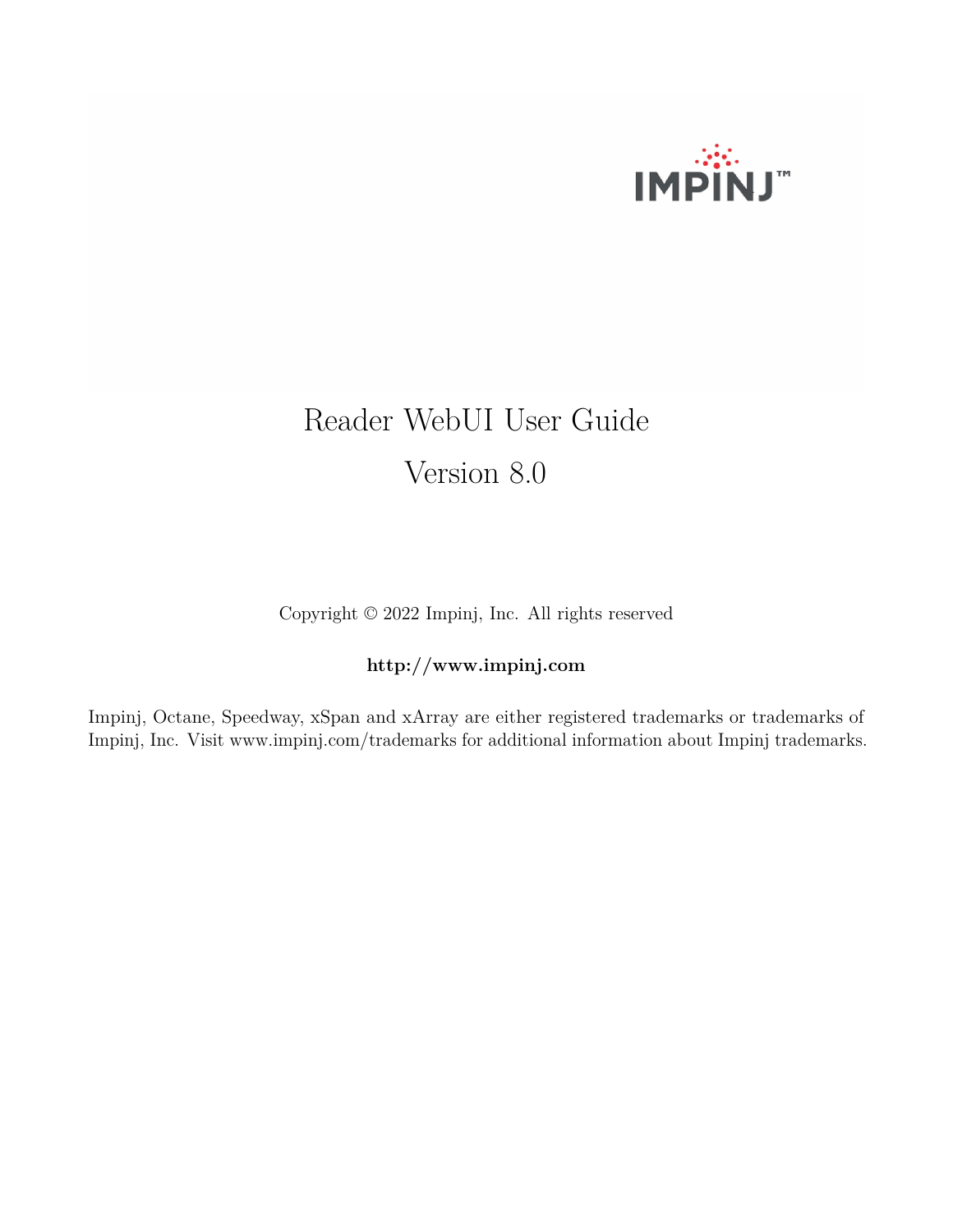# <span id="page-1-0"></span>**Contents**

| $\mathbf{1}$    | Introduction                                                                                                       | $\mathbf{2}$   |  |  |  |  |  |  |  |  |  |  |
|-----------------|--------------------------------------------------------------------------------------------------------------------|----------------|--|--|--|--|--|--|--|--|--|--|
| $\overline{2}$  | <b>Reader Management</b>                                                                                           | 3              |  |  |  |  |  |  |  |  |  |  |
|                 | 2.1                                                                                                                | $\overline{4}$ |  |  |  |  |  |  |  |  |  |  |
|                 | 2.2<br>$\overline{4}$                                                                                              |                |  |  |  |  |  |  |  |  |  |  |
|                 | 2.3                                                                                                                | $\overline{4}$ |  |  |  |  |  |  |  |  |  |  |
|                 | 2.4                                                                                                                | $\overline{4}$ |  |  |  |  |  |  |  |  |  |  |
| 3               | <b>Manage Profile Presets</b>                                                                                      | 6              |  |  |  |  |  |  |  |  |  |  |
|                 | $3.1\,$                                                                                                            | 6              |  |  |  |  |  |  |  |  |  |  |
|                 | 3.1.1                                                                                                              | $\overline{7}$ |  |  |  |  |  |  |  |  |  |  |
|                 | 3.1.2                                                                                                              | $\overline{7}$ |  |  |  |  |  |  |  |  |  |  |
|                 | 3.1.3                                                                                                              | 8              |  |  |  |  |  |  |  |  |  |  |
|                 | Event Configuration $\ldots \ldots \ldots \ldots \ldots \ldots \ldots \ldots \ldots \ldots \ldots \ldots$<br>3.1.4 | 8              |  |  |  |  |  |  |  |  |  |  |
|                 | 3.1.5                                                                                                              | 8              |  |  |  |  |  |  |  |  |  |  |
| 4               | <b>Event Reporting</b>                                                                                             | 9              |  |  |  |  |  |  |  |  |  |  |
|                 | 4.1                                                                                                                | 9              |  |  |  |  |  |  |  |  |  |  |
|                 | 4.2                                                                                                                | 9              |  |  |  |  |  |  |  |  |  |  |
|                 | 4.3                                                                                                                | 11             |  |  |  |  |  |  |  |  |  |  |
|                 | 4.3.1                                                                                                              | 11             |  |  |  |  |  |  |  |  |  |  |
|                 | 4.3.2                                                                                                              | 12             |  |  |  |  |  |  |  |  |  |  |
|                 | 4.4                                                                                                                | 13             |  |  |  |  |  |  |  |  |  |  |
| $5\phantom{.0}$ | Configure the Network                                                                                              | 15             |  |  |  |  |  |  |  |  |  |  |
|                 | 5.1                                                                                                                | 15             |  |  |  |  |  |  |  |  |  |  |
|                 | 5.2                                                                                                                | 17             |  |  |  |  |  |  |  |  |  |  |
|                 | 5.3                                                                                                                | 19             |  |  |  |  |  |  |  |  |  |  |
|                 | 5.4                                                                                                                | 19             |  |  |  |  |  |  |  |  |  |  |
| 6               | Notices                                                                                                            | 21             |  |  |  |  |  |  |  |  |  |  |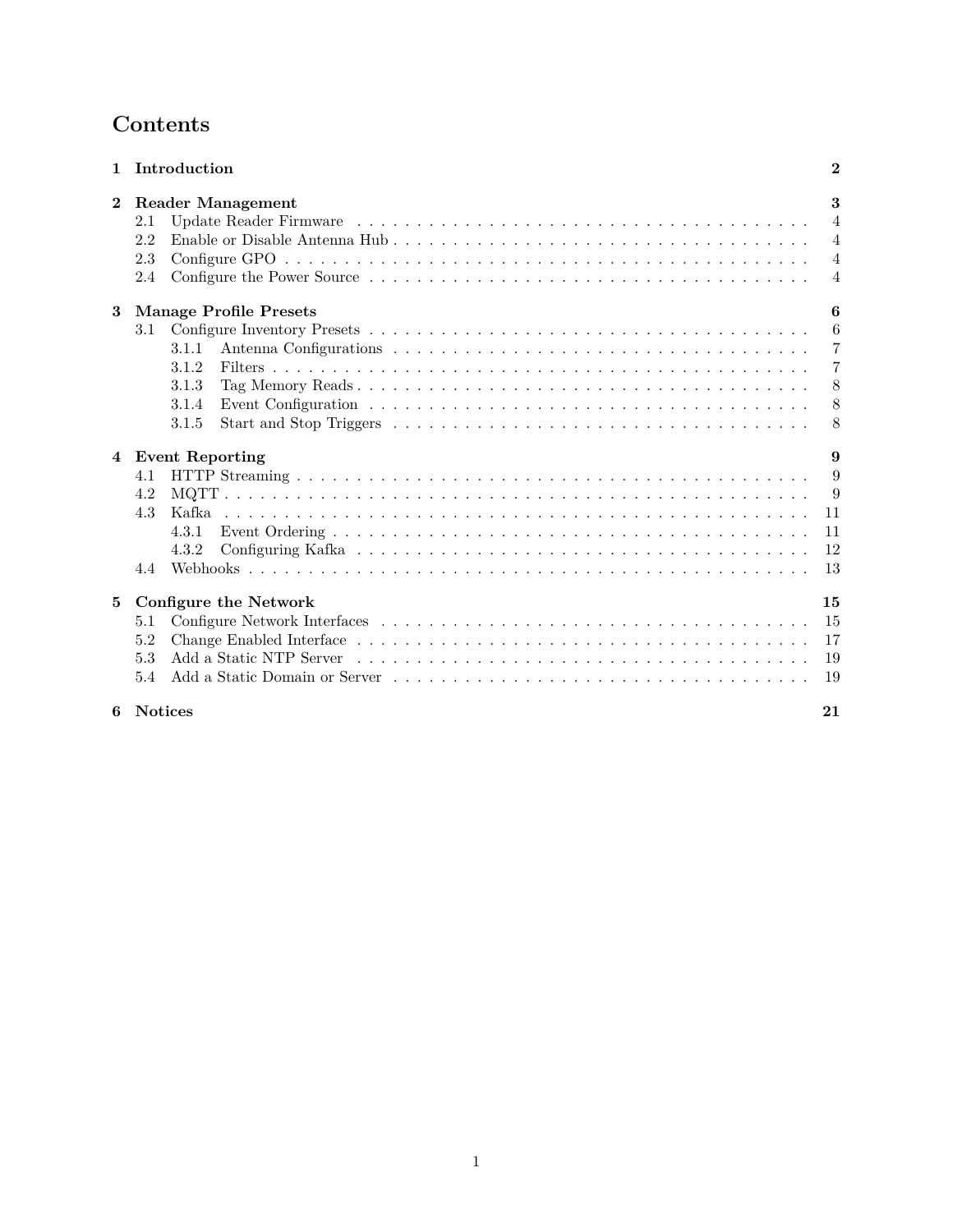# <span id="page-2-0"></span>**1 Introduction**

The primary focus of this document is the use of web UI in the management of events and device presets. The web UI can be accessed via the web browser and is useful for quick setup or troubleshooting. Web browsers we support are Chrome 96.x, Firefox 95.x, and Safari 15.x. This document will provide a brief overview of the interface and explain how to:

- Access the Impinj web UI
- Navigate the site
- Define RFID presets
- Use industry-standard tools and protocols to consume reader events.

Rather than an exhaustive description of each field, this document provides an introduction to the web UI, describes how to perform some basic operations and demonstrates how to configure Inventory operations using common parameters.

**Note**: To access specific information, click the help icon attached to the relevant field.

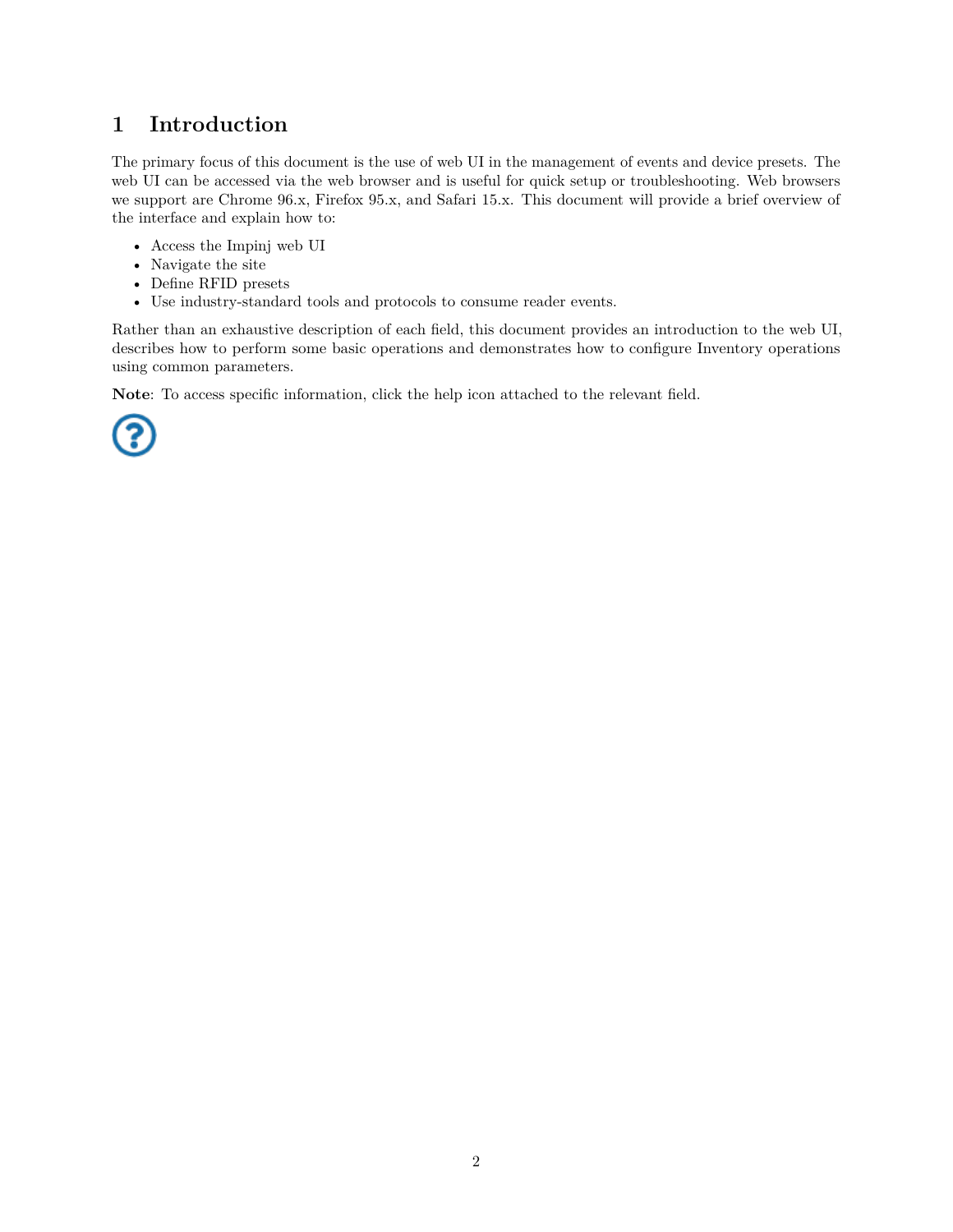# <span id="page-3-0"></span>**2 Reader Management**

The **Reader** page is the Impinj IoT Interface web UI landing page. It is the first screen loaded after you log in. From this screen you can:

- Update firmware
- Change the interface
- Reboot
- Change region (if on a reader that supports multiple regions)
- [Enable or disable the antenna hub](#page-4-0)
- [Configure GPO](#page-4-0)
- [Configure the PowerSource](#page-4-0)

As shown in the image below, the screen is generally divided into five discrete panels:

- **Reader Information**: To reboot, change the region, or change interface.
- **Reader Firmware**: To upgrade reader firmware, or access firmware version details.
- **Antenna Hub**: To enable or disable the antenna hub.
- **GPO**: To set the GPO pin number and state.
- **Power Source**: To set the power source.

| R700 Reader                                                                                                                                                                           | $^{\circ}$<br>Firmware                                                                                                                                                                                                                                     | $\odot$                                    |
|---------------------------------------------------------------------------------------------------------------------------------------------------------------------------------------|------------------------------------------------------------------------------------------------------------------------------------------------------------------------------------------------------------------------------------------------------------|--------------------------------------------|
| Operating Region: FCC Part 15.247<br>Reader Interface: Impinj IoT Device Interface                                                                                                    | Firmware Version<br><b>D</b> Change Region<br>8.0.0.35 $\Theta$<br>& Change Interface<br>C <sup>*</sup> Reboot                                                                                                                                             | b<br>Drag and drop upgrade file or select. |
| Hostname<br>impinj-14-03-e7<br>Reader Time<br>12/6/2021, 6:40:47 PM<br>Uptime<br>0 days, 13 hours, 37 minutes, 39 seconds<br>Description<br>Impinj R700 RAIN RFID Reader <sup>O</sup> | Antenna Hub<br><b>C</b> Enabled<br>1 Status: connected Serial: 0000000003587725<br>Port:<br>Port: 2 Status: connected Serial: 0000000003587770<br>Port: 3 Status: connected Serial: 0000000003587720<br>Port: 4 Status: connected Serial: 0000000003587778 |                                            |
|                                                                                                                                                                                       | GPO<br>$Pin 1$ $\Box$ Low<br>Pin 2 O Low<br>Pin 3 0 Low                                                                                                                                                                                                    | C Refresh 2                                |
|                                                                                                                                                                                       | Power Source<br>Source<br>Auto<br>Milliwatts<br>25500<br>Configure Source<br>Auto<br><b>Update Power Source</b>                                                                                                                                            | $^{\circ}$<br>$\boldsymbol{\mathrm{v}}$    |

**Important**: The firmware is configured so that only those features that have been enabled for a particular reader will appear on the screen. For example, if the region has been preconfigured and will not change, the **Change Region** button does not appear.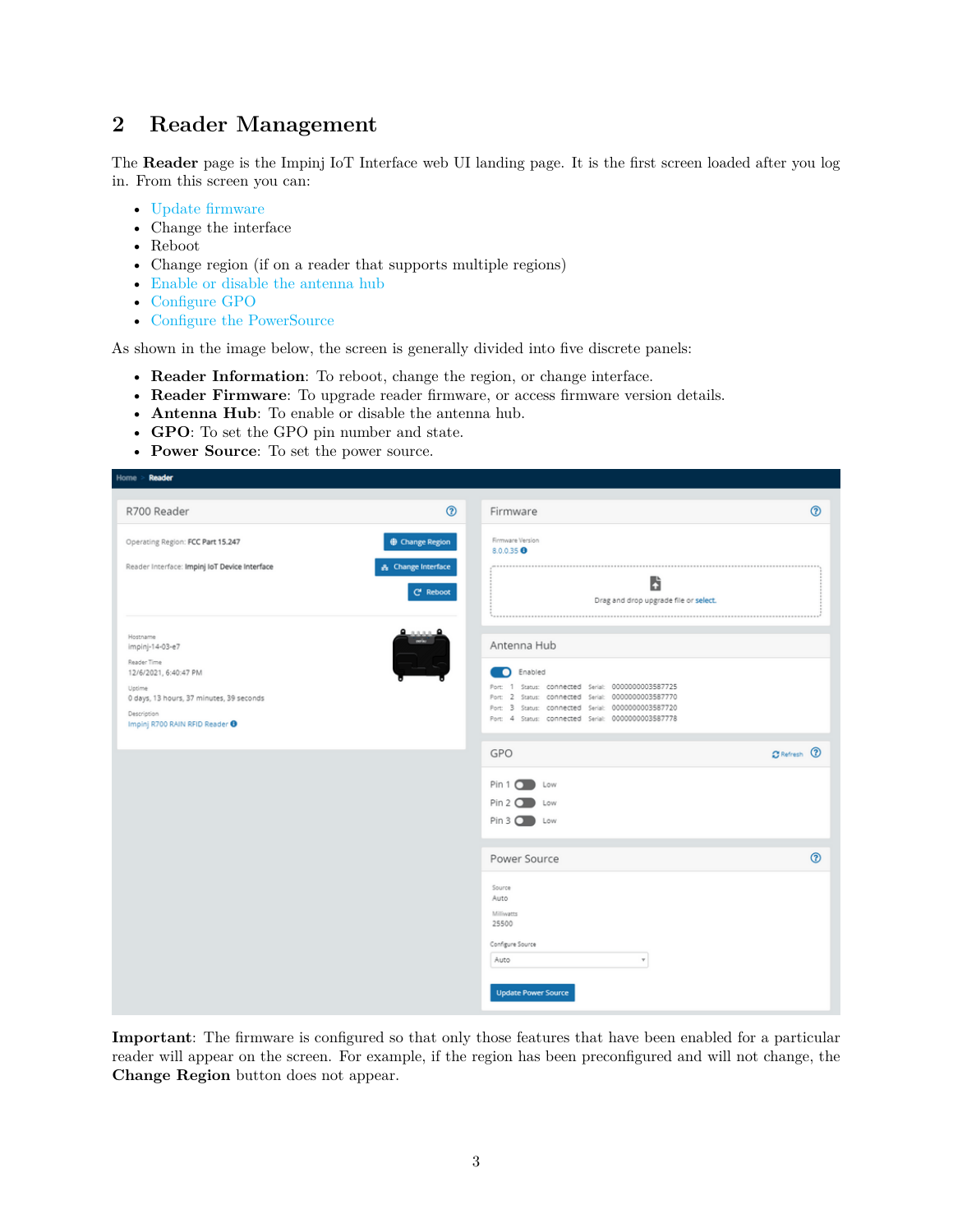### <span id="page-4-0"></span>**2.1 Update Reader Firmware**

You can update the device firmware from the **Reader Firmware** panel of the Reader page. This panel displays the current firmware version. Click on the version number for additional firmware version details such as build revision, build date and time, and build plan.

To upgrade the reader firmware:

- 1. Select a .upgx or .raucb file either by clicking on the select link or by dragging the file into the boxed region.
- 2. Click the **Reboot button**.

**Note:** Installation is automatic when the upload completes, but the new firmware is not active until the reader is rebooted.

### **2.2 Enable or Disable Antenna Hub**

This panel is self-explanatory. Click the button to enable or disable the antenna hub. Reboot the reader for changes to take effect.

**Note**: If the antenna hub is not attached, the toggle button will immediately revert to disabled.

# **2.3 Configure GPO**

The Impinj R700 reader permits GPO control. Click the toggle button to set the relevant GPO pin. The toggle turns blue to indicate that the GPO has been powered on (High) or off (Low).



**Note**: The GPO panel only appears when the reader interface is in IoT mode. It does not appear when the reader is in LLRP mode.

### **2.4 Configure the Power Source**

The power reader power source can be set from this panel. To set the power source:

1. Select the source from the **Configure Source** drop down list and click the **Update Power Source** button.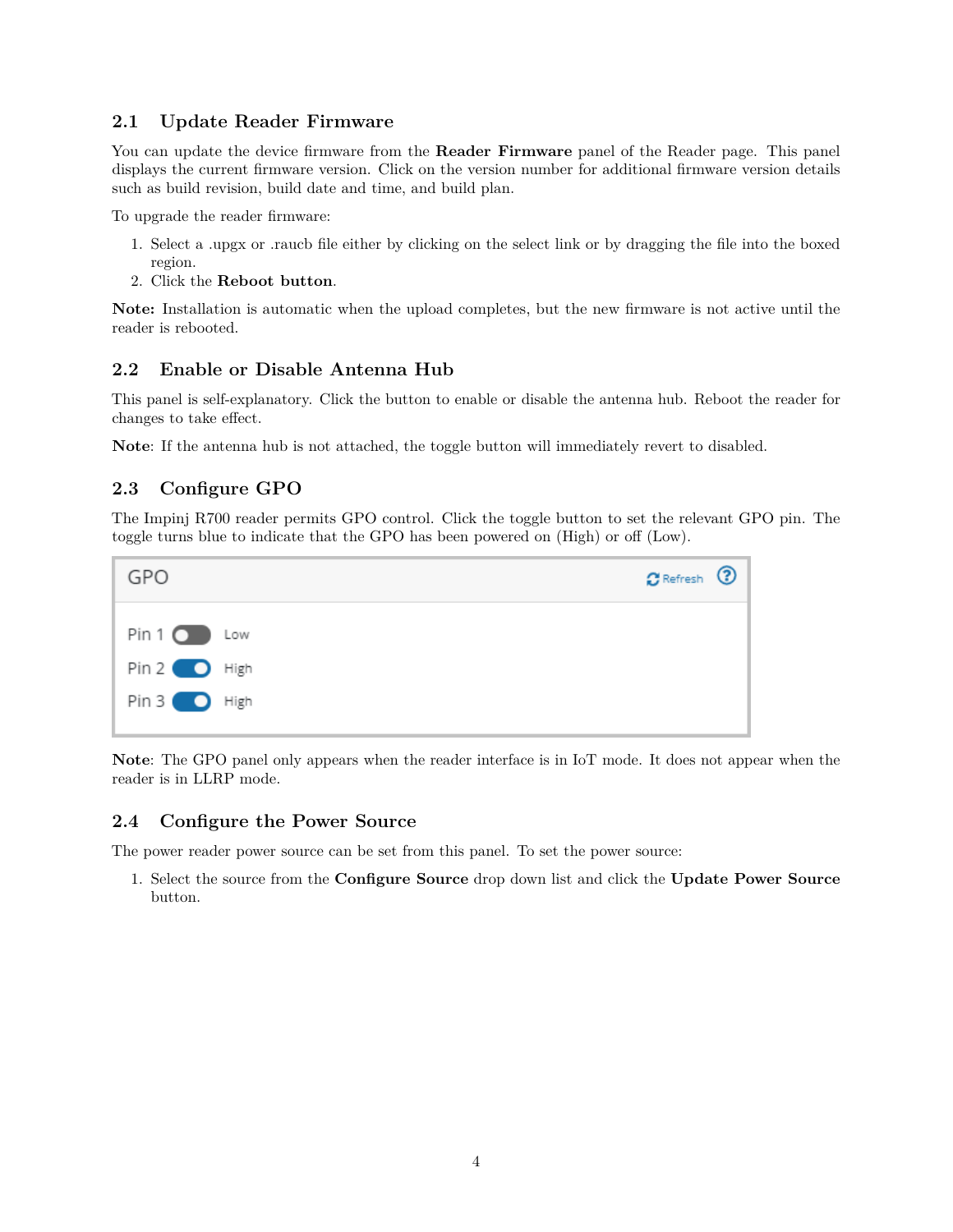<span id="page-5-0"></span>

| Power Source               |  |
|----------------------------|--|
| Source                     |  |
| Auto                       |  |
| Milliwatts                 |  |
| 25500                      |  |
| Configure Source           |  |
| Auto<br>Ψ                  |  |
|                            |  |
|                            |  |
| <b>Update Power Source</b> |  |

2. Click the **Reboot**, shown in the image below.

| R700 Reader                                   |                              |
|-----------------------------------------------|------------------------------|
| Operating Region: FCC Part 15.247             | <b>O</b> Change Region       |
| Reader Interface: Impinj IoT Device Interface | <b>Change Interface</b><br>옮 |
|                                               | ල Reboot                     |

Changes will take effect on reboot.

**Important**: Automatic selection of PoE+ depends on LLDP support at the power source. If your switch or injector adapter does not support LLDP but does provide PoE+ power levels, you must manually configure the expected power levels using the RShell command:

> config system power source PoE+

For more specific information about configuring the power source, see the **Impinj R700 RAIN RFID Reader Installation and Operations Guide**.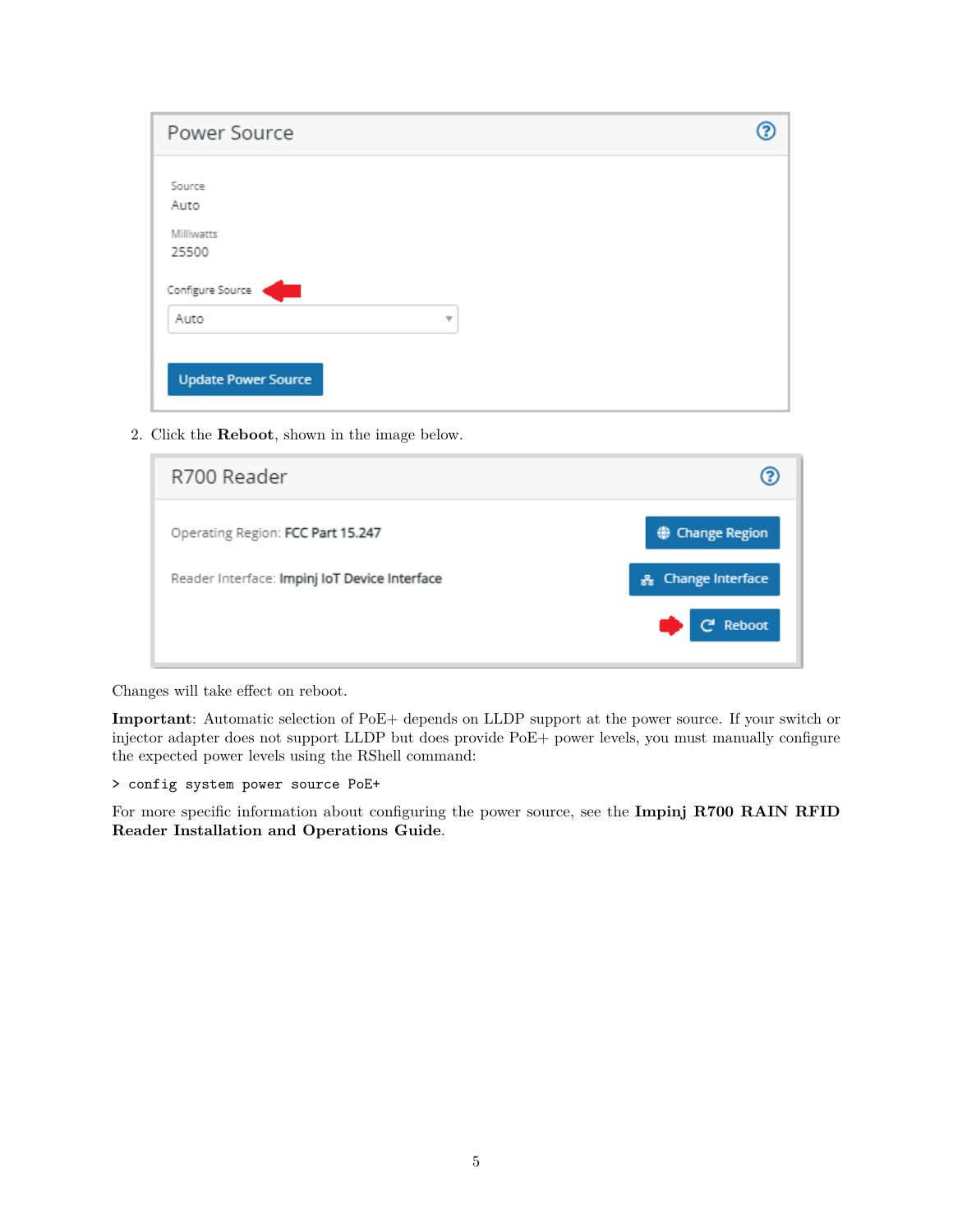# <span id="page-6-0"></span>**3 Manage Profile Presets**

Presets enable the user to customize the behavior of reader operations. For the R700 readers, inventory is currently the only profile in use. The web UI provides a default preset with common preconfigured settings that the user can run to quickly access data from the reader. The default preset cannot be edited but can be cloned. The clone can then be edited. A new preset is generated either through cloning an existing preset or creating an original preset by clicking the **Create New Inventory Preset** button.

It is often more convenient to clone and edit the default preset, as it has already been configured with the necessary and/or common settings specific to each reader. To clone a preset:

- 1. Click the clone button as shown in the image below.
- 2. Enter a unique, alpha-numeric ID. Note that the ID cannot include spaces but can include periods, underscores, and dashes.
- 3. Click the **Clone** button.

| Transient Configuration ®<br>No active Transient Configuration |                      |                                                      |  |
|----------------------------------------------------------------|----------------------|------------------------------------------------------|--|
| <b>Inventory Presets</b>                                       |                      |                                                      |  |
| ID ▲                                                           | Antenna Config Count | Actions                                              |  |
| default                                                        |                      | <b>/</b> Edit <b>B</b> Delete ▶ Start <b>D</b> Clone |  |
| <b>Create New Inventory Preset</b>                             |                      |                                                      |  |
|                                                                |                      |                                                      |  |
|                                                                |                      |                                                      |  |

### **3.1 Configure Inventory Presets**

Inventory presets are divided into three areas, as shown in the image below:

- Antenna Configurations
- [Event Reporting Configuration](#page-1-0)
- [Start and Stop Triggers](#page-8-0)

| <b>Start Triggers</b>                                       |          |                |                       |            |                |          | <b>Stop Triggers</b>            |           |                |                            |          |
|-------------------------------------------------------------|----------|----------------|-----------------------|------------|----------------|----------|---------------------------------|-----------|----------------|----------------------------|----------|
| No data found.                                              |          |                |                       |            |                |          | No data found.                  |           |                |                            |          |
|                                                             |          |                |                       |            |                |          |                                 |           |                |                            |          |
| <b>Antenna Configurations</b>                               |          |                |                       |            |                |          |                                 |           |                |                            |          |
| Configuration 1                                             |          |                |                       |            |                |          |                                 |           |                |                            | ▼        |
|                                                             |          |                |                       |            |                |          |                                 |           |                |                            |          |
|                                                             |          |                |                       |            |                |          |                                 |           |                |                            |          |
| <b>Event Configuration</b><br>Fields to Include<br>Hostname | EPC      | <b>EPC Hex</b> | Antenna Port          | <b>TID</b> | <b>TID Hex</b> |          | <b>Transmit Power</b> Peak RSSI | Frequency | <b>PC Word</b> | Last Seen Time Phase Angle |          |
| $\times$                                                    | $\times$ | $\times$       | $\times$              | $\times$   | $\times$       | $\times$ | $\times$                        | $\times$  | $\times$       | $\times$                   | $\times$ |
| <b>Behavior</b>                                             |          |                |                       |            |                |          |                                 |           |                |                            |          |
| <b>Reporting Interval</b>                                   |          |                | <b>Tag Cache Size</b> |            |                |          | Antenna Identifier              |           |                | <b>Tag Identifier</b>      |          |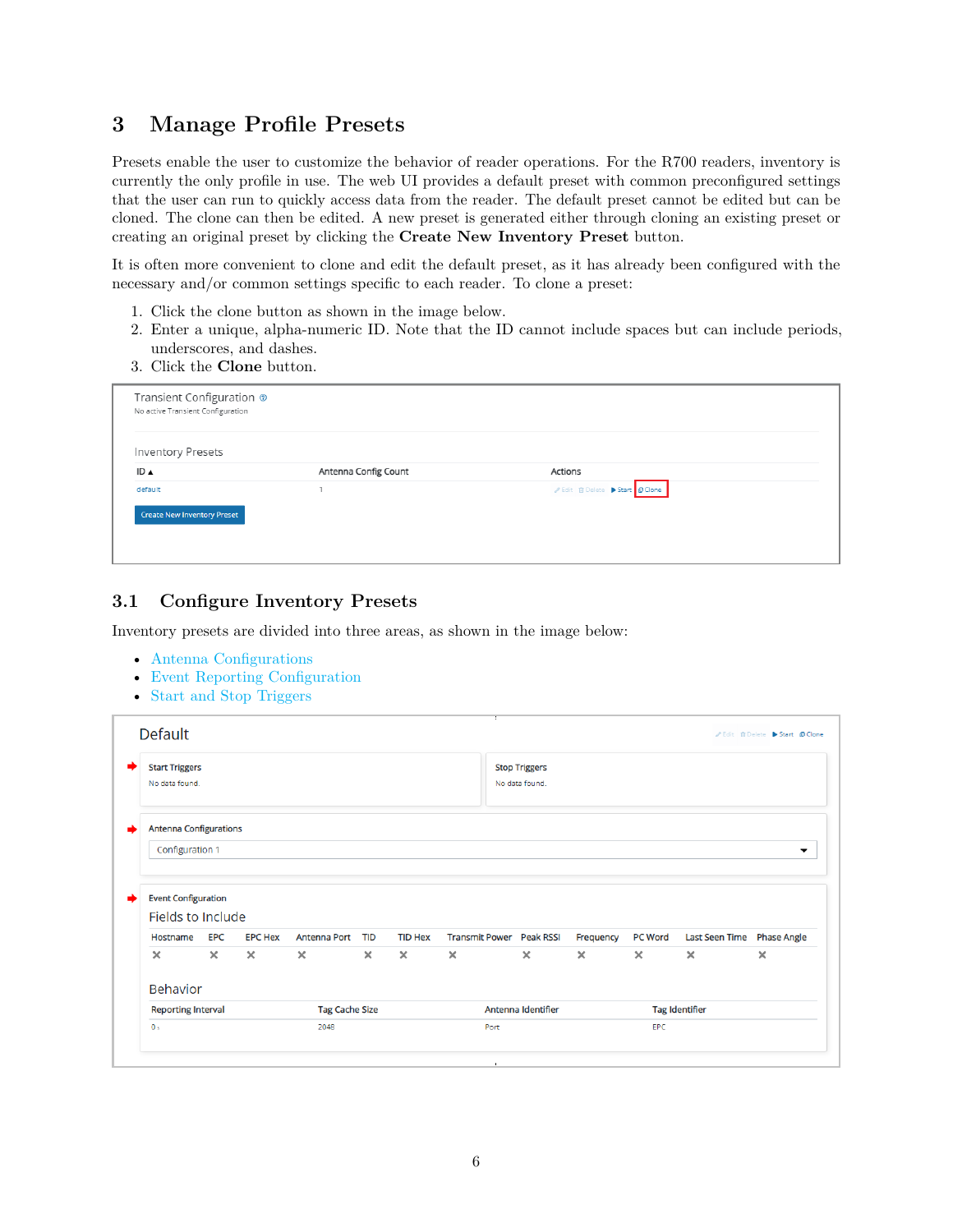#### <span id="page-7-0"></span>**3.1.1 Antenna Configurations**

Antenna configurations define how operations behave on a particular antenna port. The IoT interface enables the user to configure each antenna individually.

**Note**: An antenna configuration is required for each antenna used during the operation, designated by the port number.

Four fields are required:

- **Antenna Port**: Designated port number for antenna in use.
- **Transmit Power**: Sets the output power for the reader. Note that power is specified in units of centi decibel milliwats, or cdBm. For example, 30 dBm is entered as 3000.
- **Session**: Session in which to run inventory. Please refer to the **Impinj R700 RAIN RFID Reader Installation and Users Guide** for specific information about sessions. Also very useful is the [Fundamentals of RAIN RFID](https://learning.impinj.com/learn/course/internal/view/elearning/147/FundamentalsofRAINRFID) course found on the [Impinj Training Portal.](https://learning.impinj.com/)
- **Population Estimate**: The estimated number of tags being inventoried, specified to the power of two. It is recommended that the number specified is relatively close to the average number of tags the device will see at any given time. If there is variability in the number of tags that may be seen, always choose the lowest value in the range. It is more efficient for the device to inventory a tag population exceeding the expected value than if the value is set too high.

Although not required, **Antenna Name** is useful for assigning the antenna port a name, which is then displayed in all Tag Inventory reports. This is particularly handy when there are several antennas connected to the same device. The name can be descriptive, such as "dockdoor 1" to describe a particular area the antenna covers.

Other optional fields include:

- **Receive Sensitivity (dBm)**: The receive sensitivity of the antenna in dBm.
- **Tag Access Password Hex**: Enter a hexadecimal password here as necessary for when an operation requires tag access command execution.
- **FastId**: Select enabled or disabled. Fast ID instructs compatible tag chips to backscatter the EPC and TID together during an inventory.
- **Search Mode**: Specifies how the reader targets tags based on their state and how the state of a tag changes after it is read. [Understanding EPC Gen2 Search Modes and Sessions](https://support.impinj.com/hc/en-us/articles/202756158-Understanding-EPC-Gen2-Search-Modes-and-Sessions) is an excellent source of more information about search modes, as is [What Reader Mode Session and Search Mode should I use](https://support.impinj.com/hc/en-us/articles/360017167239-What-Reader-Mode-Session-and-Search-Mode-should-I-use-for-my-application-) [for my application.](https://support.impinj.com/hc/en-us/articles/360017167239-What-Reader-Mode-Session-and-Search-Mode-should-I-use-for-my-application-)
- **RF Mode**: Select a Reader Mode to specify the rules used for communication between the reader and the tag. [Impinj R700 Reader Modes \(RF Modes\)](https://support.impinj.com/hc/en-us/articles/1500003045181-Impinj-R700-Reader-Modes-RF-Modes-) from our [Support site](http://support.impinj.com) provides a good overview. [What](https://support.impinj.com/hc/en-us/articles/360017167239-What-Reader-Mode-Session-and-Search-Mode-should-I-use-for-my-application-) [Reader Mode, Session, and Search Mode should I use for my application?](https://support.impinj.com/hc/en-us/articles/360017167239-What-Reader-Mode-Session-and-Search-Mode-should-I-use-for-my-application-) is another useful article.
- **Power Sweeping**: Check to enable inventory rounds to be performed at increasingly power levels.
- **Tag Authentication**: Check to enable a tag authentication challenge to be sent to every inventoried tag.

Antenna Configuration also contains two buttons:

- **Add Filter** button: Click this button to add a filter. The user can add up to two filters. See [Filters,](#page-1-0) below, for more information.
- **Tag Memory** button: Click this button to open a tag memory configuration page, that enables the user to read the various memory banks of a single tag. The user can create up to four tag memory reads.

#### **3.1.2 Filters**

The filter configuration page opens with six fields. The first field is **Tag Filter Verification**, a custom parameter that controls behavior of the backup tag filter functionality, which can be used as a secondary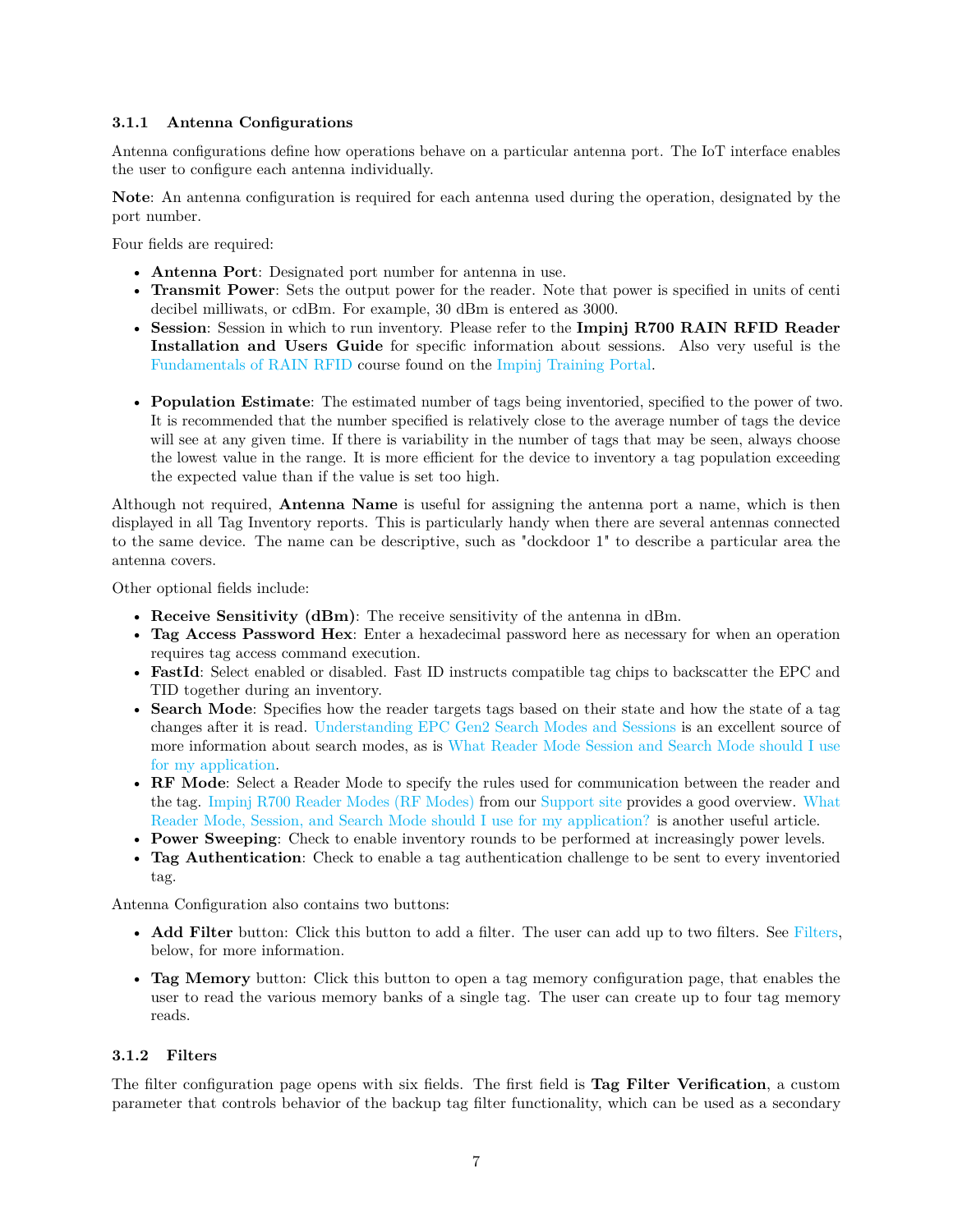<span id="page-8-0"></span>filter for any tags that ignore the Gen2 filtering. This field is not Filter specific, affecting one or both filters if created. Select Active to enable filtering.

The other five fields are specific to each filter:

- **Memory Bank**: Select from EPC, TID, or User memory partitions. User is the memory partition containing the user memory, if applicable. This field defaults to EPC.
- **Action**: Select to Include or Exclude tags that match the filter. This action defaults to Include.
- **Bit Offset**: Required. Enter a number to determine the number of bits in memory at which to apply the filter.
- **Mask**: Enter the hexadecimal value to filter tags by.
- **Mask Length**: Enter the bit length of the mask. If the mask's length is not divisible by four, specify in bits how much of that mask should be used. The mask is left-justified.

When the user adds a second filter, the **Filter Link** field appears. Select whether to match either filter, or to match both.

#### **3.1.3 Tag Memory Reads**

The Tag Memory Reads configuration page opens with three fields, as follows:

- **Memory Bank**: Select the name of the memory bank to read from, either EPC, TID, User, or Reserved.
- **Word Offset**: Enter the offset, in 16-bit words, where reading begins.
- **Word Count**: Enter the number of 16-bit words to read.

#### **3.1.4 Event Configuration**

This configuration defines what information is included in the event report, and controls how and when Tag Inventory events are reported. It is set globally, so any differences in behavior between antenna reports are due to differences in the configuration of the antenna configuration.

The reader hostname is included if the **Include Reader Hostname** checkbox is checked. It is unchecked by default.

The **Tag Inventory - Included Fields** section allows the user to choose which fields are included in an event report. The user can include as many or as few fields as needed. Note that the TID and EPC each have two versions; plain EPC and TID are in Base64 format, whereas the hex option provides the data in traditional hexademical format.

The **Tag Inventory - Behavior** section controls how and when Tag Inventory events are recorded. **Reporting Interval** is optional and by default is set to 0, which disables this feature. The **Tag Cache Size** can be set to a minimum of 1024 and a maximum of 8192. It is set to 2048 by default.

#### **3.1.5 Start and Stop Triggers**

Triggers are configured to start and stop the inventory preset and are controlled by signals from the General Purpose Input (GPI) port number.

Click the **Create New Start Trigger** or **Create New Stop Trigger** to create a new trigger. Enter the port number in the **GPI** text box. The user can create as many triggers as there are ports available. Inputting port numbers beyond those available to the reader will have no effect.

The **Transition** drop down list allows the user to choose if an increase or decrease in voltage will activate the trigger. **High to Low**, indicating a decrease, is selected by default.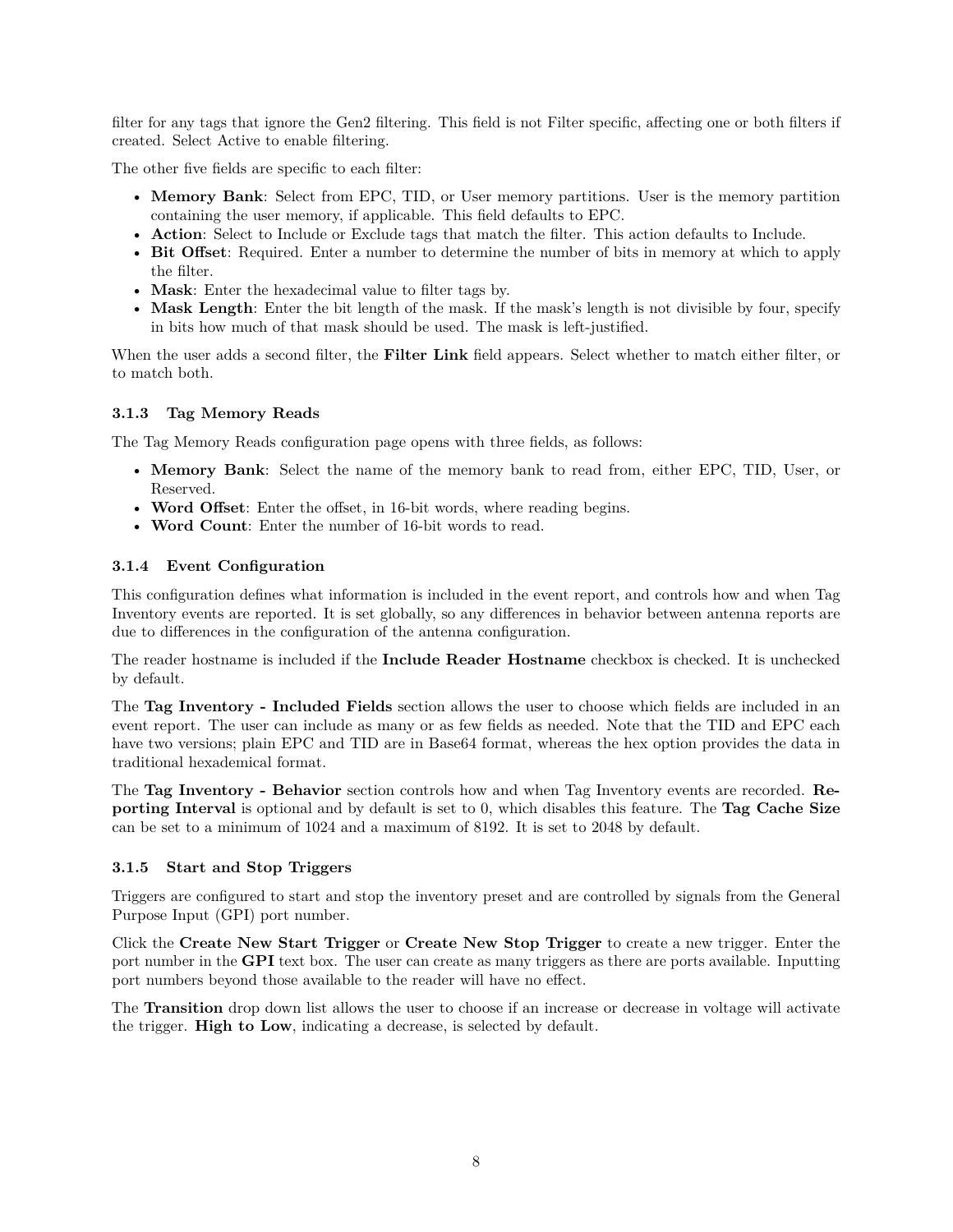# <span id="page-9-0"></span>**4 Event Reporting**

Event Reporting enables information to be retrieved from the Reader. The Impinj Rest API provides four methods for retrieving information, **HTTP Streaming**, **MQTT**, **Kafka**, and **Webhooks**.

### **4.1 HTTP Streaming**

This is the easiest of the methods, as no third party applications are required and data can be accessed via the browser or by calling the curl command-line utility. Because the Impinj Reader hosts the http server, clients can access the stream directly.

Note that only five clients can access the stream at one time, so if many clients require access at the same time, a third-party application such as MQTT or Kafka might be the better option.

If the IOT Interface is enabled, HTTP Stream output is always available and does not need to be enabled or disabled. The HTTP Stream page does allow you to modify the behavior of the stream, as shown in the image below.

| <b>MQTT</b> | <b>KAFKA</b>                     | Webhook | HTTP Stream |                            |
|-------------|----------------------------------|---------|-------------|----------------------------|
|             | Settings                         |         |             |                            |
|             | Event Buffer Size 2              |         |             | Event Per Second Limit (2) |
|             |                                  |         |             |                            |
|             | Event Pending Delivery Limit (2) |         |             |                            |
|             |                                  |         |             |                            |
|             |                                  |         |             |                            |
|             | Reset Form                       | Submit  |             |                            |

Note that these settings apply to all your connected clients.

#### **Event Buffer Size**:

Determines the maximum number of events waiting for delivery that the device can hold in memory. In this case, waiting for delivery either means that the device is waiting on time or data limits that have been configured in the preset, or that the device as been disconnected from the network. In either case, the reader stores the latest events up to the amount specified and discards older events.

#### **Event Per Second Limit**:

Dictates how many events per second that the device sends across the stream. Note that this does not limit the number of events stored in memory, so if Event Per Second limit is set to be slower than **Reporting Interval(s)** in the preset, the buffer will fill up and create overflow events. To avoid losing data, ensure that the generation rate of events does not exceed the transfer limit set by this field.

#### **Event Pending Delivery Limit**:

Determines the maximum amount of time in minutes that an event will be stored in the event buffer while waiting for transfer. If the event cannot be tranferred through the stream within that time limit, the event is deleted.

# **4.2 MQTT**

MQTT stands for Message Queueing Telemetry Transport. It is a client-server, publish-subscribe protocol that is lightweight and fairly straightforward. It is created for use on hardware with limited memory and/or processing power and is used when bandwidth or connection stability can be an issue, as is common with IOT-based applications. Impinj includes MQTT as one of its communication protocols because of its reliability and because it is already a common solution in the IOT space.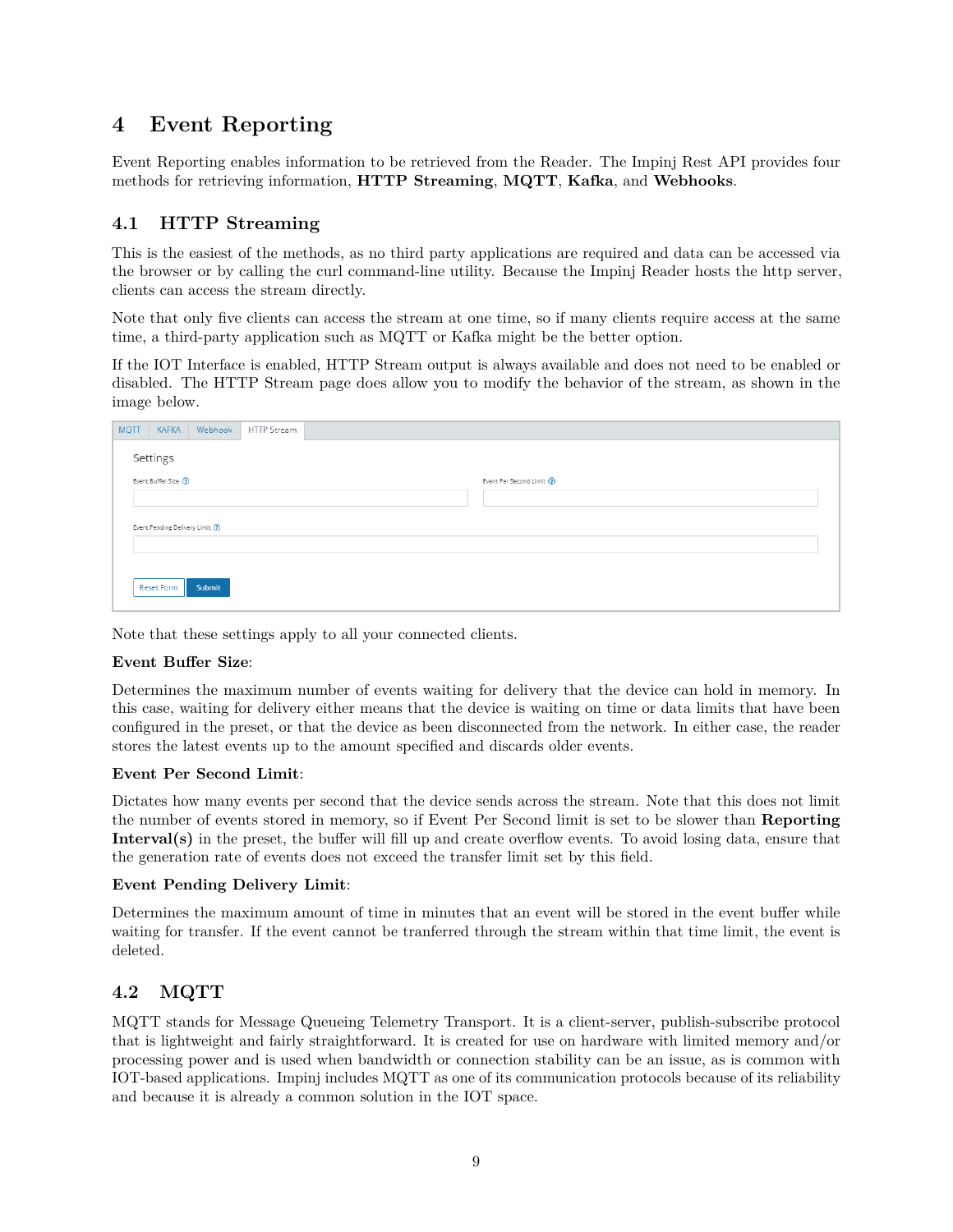MQTT differs from HTTP Stream in that MQTT accepts an unlimited number of clients. Note that MQTT allows any client to be a publisher or a subscriber of messages, but the current version of Impinj REST interface only exposes the MQTT publisher, so is only used by the Reader to output event data. For that reason this document only covers how to properly connect Impinj Readers to MQTT brokers.

Unlike HTTP Stream, MQTT can be enabled or disabled, by selecting or deselecting the **Enable MQTT Output** checkbox at the top of the MQTT **Settings** page.

With MQTT, a client can connect to the broker as a clean session or as a persistent session. A clean session means that the broker deletes the client's subscriptions when it disconnects and must recreate those subscriptions when it reconnects. With a persistent session, the broker stores all non-QoS0 (Quality of Service level 0) messages that are published while the client is disconnected and resubscribes automatically upon connection. The default is for the session to persist. If you want a clean session, click the **Clean Client Session on Disconnect**.

The figure below illustrates the basic fields required to connect and run an MQTT broker.

| MQTT | <b>KAFKA</b>                                               | Webhook                            | <b>HTTP Stream</b> |                          |                          |
|------|------------------------------------------------------------|------------------------------------|--------------------|--------------------------|--------------------------|
| mqtt | Settings<br>Enable MQTT Output<br>Client ID <sup>(2)</sup> | Clean Client Session on Disconnect |                    |                          |                          |
|      | Broker Hostname<br>mqtt.example.com                        |                                    |                    |                          | Broker Port (?)          |
|      | Event Topic (2)                                            |                                    |                    | Event Quality Of Service |                          |
|      |                                                            |                                    |                    |                          | $\mathbf{v}$             |
|      |                                                            |                                    |                    |                          |                          |
|      | Advanced                                                   |                                    |                    |                          | $\overline{\phantom{a}}$ |
|      | <b>Reset Form</b>                                          | Submit                             |                    |                          |                          |

- **Client ID**: A string used to uniquely identify the Reader to the MQTT broker and allow clients to be durable across several disconnects and reconnects.
- **Broker Hostname**: IP Address or Hostname of the MQTT broker.
- **Event Topic**: The base topic to which events will be published. MQTT requires that each message be published with an assigned topic that is used to organize and route the message.
- **Broker Port**: Defaults to 1883 if not specified.
- **Event Quality of Service**: The agreement between the sender and the receiver that defines the behavior of handshaking to ensure delivery. MQTT offers three levels:
	- **– 0**: No guarantee of delivery. The sender sends out a message with no expectation of receipt from the receiver. Requires lowest overhead.
	- **– 1**: Message will be delivered at least once, possibly more. The sender looks for a response message from the receiver. If the sender does not see an acknowledgement, will send the original message again. The message adds some overhead.
	- **– 2**: Guarantees that the message is received only once. Accomplished by the delivery of several acknowledgement messages between sender and receiver. This requires the most overhead and is used only in situations where bandwidth is less important than precise delivery.

As well as these required fields, the IOT web UI offers optional fields for more advanced configuration. These fields are not required but enable increased functionality. To access them, click in the **Advanced** field. The panel will drop open, as shown in the image below, divided into the following sections:

• **Authentication**: Set a Username and Password for access to the broker.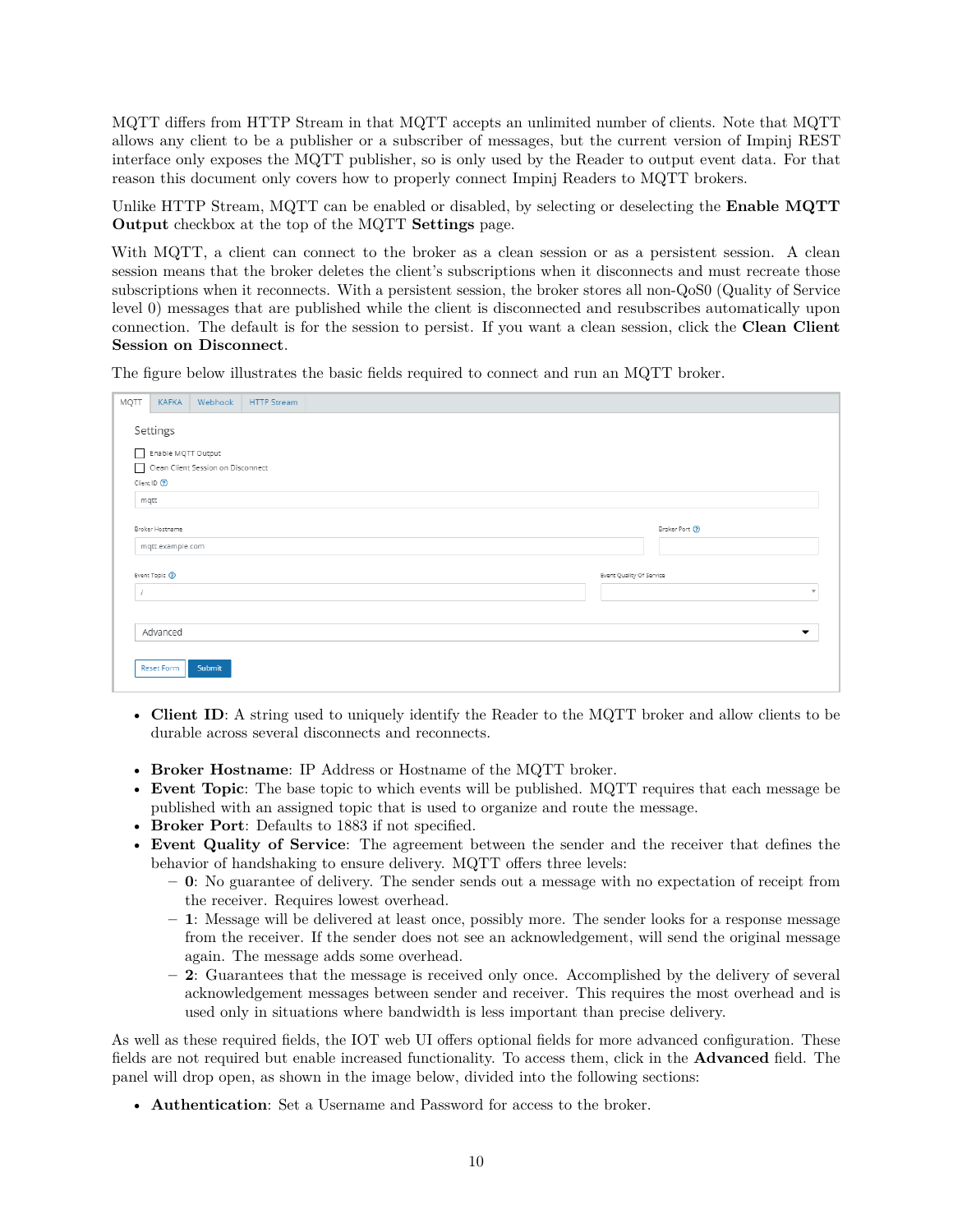- <span id="page-11-0"></span>• **Will**: Configure a message to notify other clients when a client disconnects ungracefully. For more information, see [Last Will and Testament - MQTT Essentials: Part 9.](https://www.hivemq.com/blog/mqtt-essentials-part-9-last-will-and-testament/)
- **Event Configuration**: Configure Event Buffer Size, Event Per Second Limit, and Event Pending Delivery Limit. Click the question mark for descriptions of these fields. Note that **EventPerSecondLimit** dictates how many events per second the device sends but does not limit the number of events stored in memory. If set slower than the speed of event generation, the buffer fills up, creating overflow events. To avoid this, ensure that the generation rate of events does not exceed the transfer limit set by the **EventPerSecondLimit** field.
- **Connection**: Set the **Keep Alive Interval** field. The **Keep Alive Interval** acts as a heartbeat between the client and the broker. The broker assumes the client is connected as long as it continues to receive this signal.

**Note**: Although this document only provides a very basic overview of its capabilities, MQTT is a robust protocol with a full set of features and options. For more comprehensive documentation, see the [HiveMQ](https://www.hivemq.com/mqtt-protocol/) site.

# **4.3 Kafka**

Like MQTT, Kafka is a client-server publish-subscribe protocol. Both require external brokers to manage data flow, are highly scalable, and can handle a high number of clients if the broker systems are powerful enough to handle the load.

A major difference between Kafka and MQTT is that MQTT is designed to be simple, lightweight and easy to use, whereas Kafka is built to be powerful, flexible, and highly performant. This means that a minimal Kafka infrastructure setup takes more preparation than MQTT and has a longer learning curve to fully understand.

Like MQTT, Kafka allows any client to be a publisher or a subscriber of messages but, as with MQTT, the current version of Impinj REST IoT Interface only exposes the Kafka publisher, so this document will focus on concepts that must be understood from the perspective of a producer in order to configure the Impinj IoT device.

Kafka is intended to be a distributed data framework that emphasizes redundancy and performance through parallelization. Events are stored sequentially to logs and each log is dedicated to a specific topic that is stored on disc, accessible by any number of clients for a configured amount of time. Clients read the topic log in sequence, keeping track of their own place in the log. If a client gets disconnected, it remembers its place in the log and continues reading from that place when it reconnects.

Topics are divided into a number of partitions, and replication is implemented at the partition level. Each record in a partition is assigned and identified by its unique offset. Partitions allow topics to be parallelized by splitting the data across multiple brokers.

Manual organization of these brokers and partitions would rapidly become unwieldy, so Kafka utilizes a number of automatic load-balancing algorithms to simplify management. However, one key concept that must be understood in order to configure the impinj IoT Device Interface is event ordering.

#### **4.3.1 Event Ordering**

Each broker can divide a single topic across multiple, often several, partitions. The default behavior of the broker is to distribute all topic events across all allowed partitions for that topic. This can disrupt the order of events because an ordered relationship of events across partitions cannot be guaranteed.

The most important concept to understand is that *event ordering is only guaranteed within a single partition of a topic*.

In some cases this doesn't matter, but often the situation requires that events are read in the order they were produced. To guarantee ordering, the producer provides a key, written with the event, and all events with that key are put into the same partition, preserving order.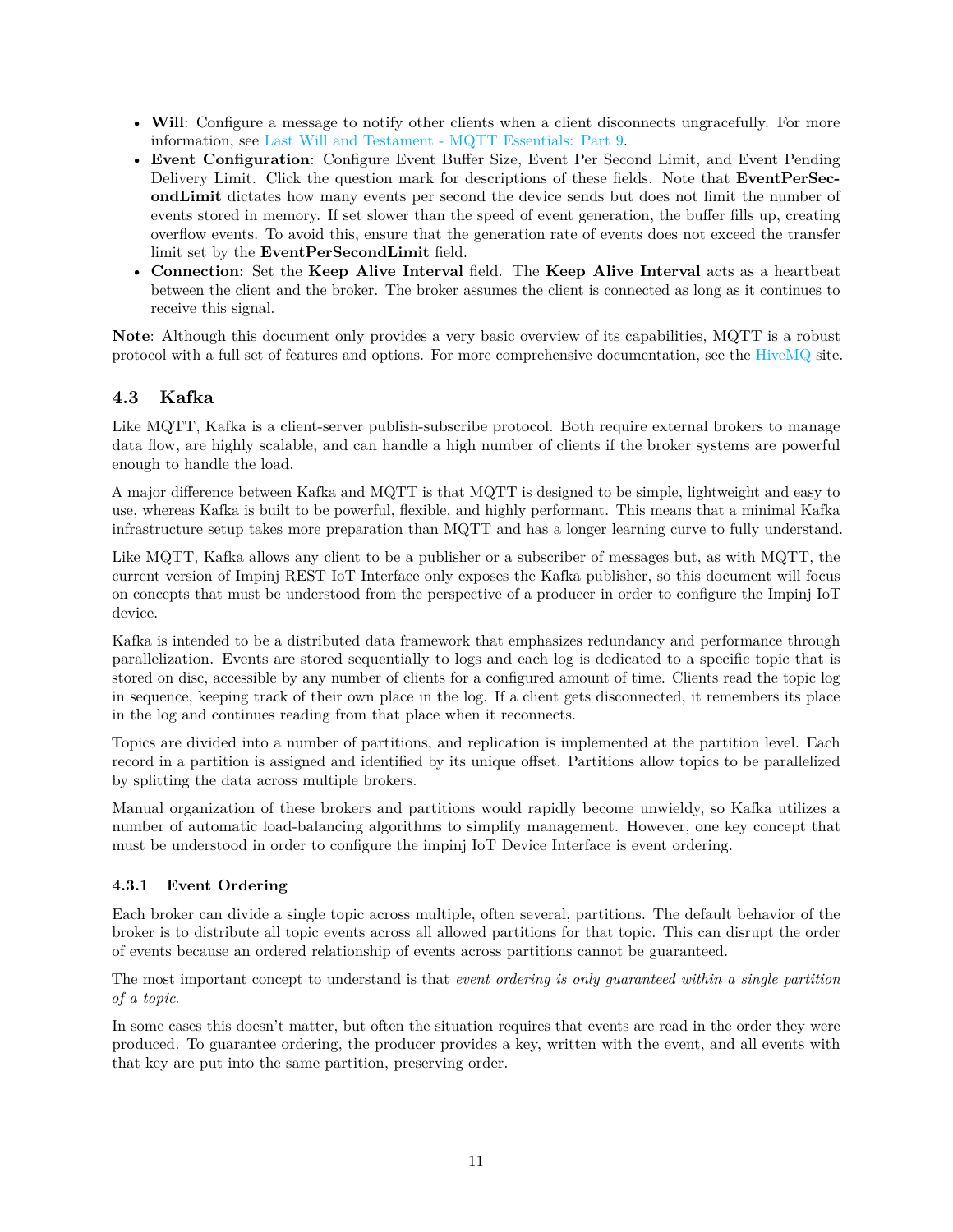#### **4.3.2 Configuring Kafka**

Although you can interact with Kafka through either the REST API or web UI, this document focuses primarily on how to use the Impinj web UI to configure the reader, as the client, and the broker.

Like MQTT, Kafka can be enabled or disabled by selecting or deselecting the **Enable KAFA Output** checkbox at the top of the MQTT **Settings** page.

The page is divided into two sections. The first five fields at the top of the page enable you to configure the reader as the client. Beneath those fields, under **Bootstrap Server Configurations** are the fields used to configure the broker.

As you can see in the image below, three fields are completed when you first expose the **Kafka** tab under **Event Reporting**:

- **Client ID**
- **Event Topic**
- **Host Name**

These fields are required and should be self-explanatory for developers familiar with client-server publishsubscribe protocols, but for more information, click the **Help** icon to the right of each field title.

The following fields are optional:

- **Partition Key**: Defaults to "" if left blank. Specifying the partition key will force events from this device to be written to the same partition within a broker rather than spread across multiple partitions. This guarantees ordered event reads but may not always be necessary.
- **Event Batch Limit**: An integer specifying maximum number of events/messages batched within one message set. This field is used to group individual events into batches in order to optimize performance. If the number of events per second is very high, sending each transmission individually creates overhead that can overwhelm the system. Sending the data in batches improves performance, at the cost of potentially increased latency.
- **Event Batch Linger Milliseconds**: An integer specifying the amount of time, in milliseconds, to wait to send batch messages when **Event Batch Limit** has not yet been reached. A value of 0 will send each message as it is available.
- **TCP Port**: Under **Bootstrap Server Configurations**, the TCP port used to connect to the Kafka broker. Defaults to 9092 if left blank.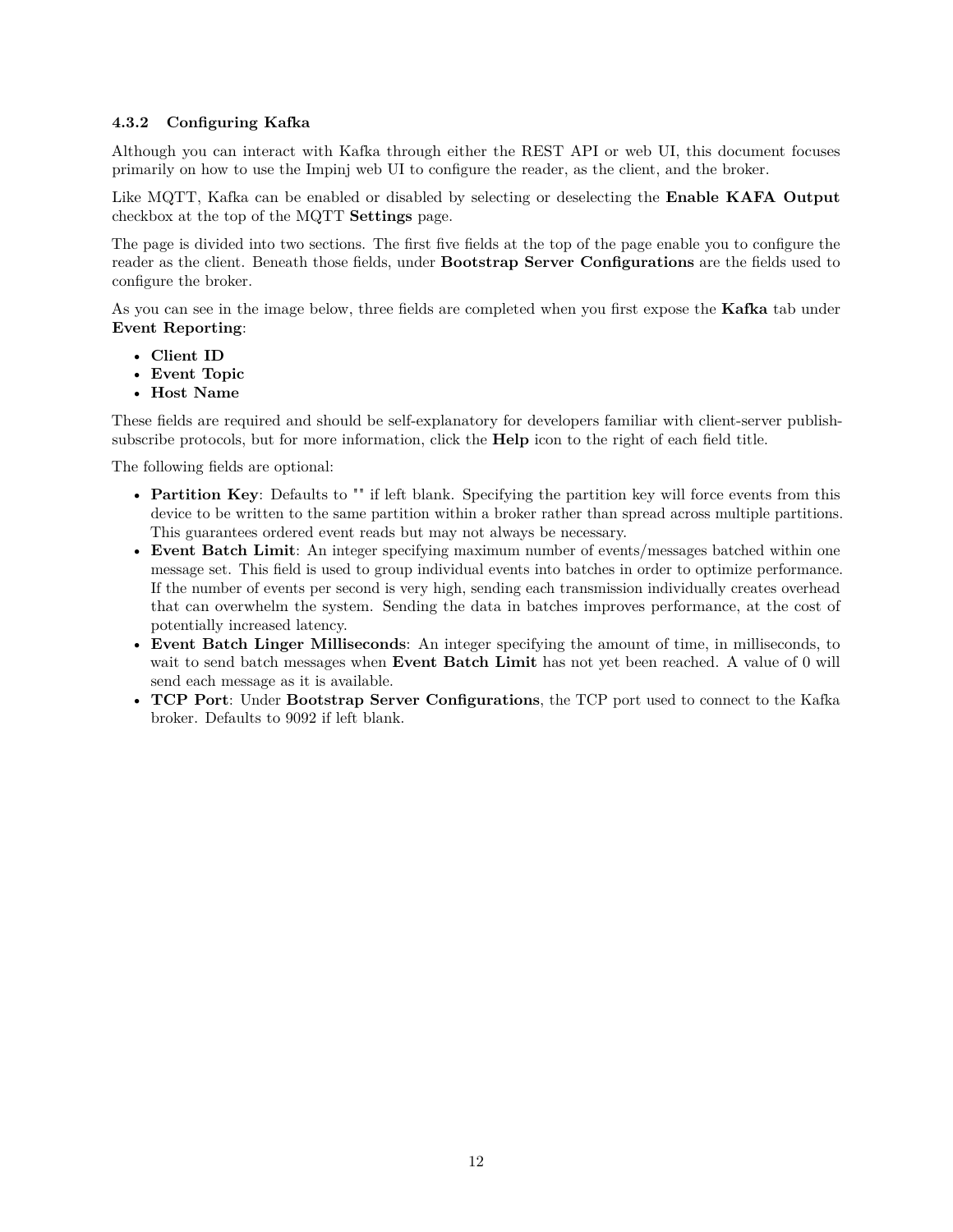<span id="page-13-0"></span>

| <b>MQTT</b><br>KAFKA<br>Webhook<br><b>HTTP Stream</b> |                   |
|-------------------------------------------------------|-------------------|
| Settings                                              |                   |
|                                                       |                   |
| Enable Kafka Output                                   |                   |
| Client ID ®                                           | Partition Key (?) |
| kafka                                                 |                   |
| Event Topic (?)                                       |                   |
| $\lambda$                                             |                   |
|                                                       |                   |
| Event Batch Limit (?)                                 |                   |
|                                                       |                   |
| Event Batch Linger Milliseconds (?)                   |                   |
|                                                       |                   |
|                                                       |                   |
|                                                       |                   |
| Bootstrap Server Configurations                       |                   |
| Bootstrap Server: 1                                   | <b>自</b> Delete   |
| Host Name <sup>(2)</sup>                              |                   |
| kafka.example.com                                     |                   |
| TCP Port <sup>2</sup>                                 |                   |
|                                                       |                   |
|                                                       |                   |
| <b>Create New Server Configuration</b>                |                   |
|                                                       |                   |
|                                                       |                   |
| <b>Reset Form</b><br>Submit                           |                   |
|                                                       |                   |

Click **Submit** to commit your changes. A notification appears, confirming that the changes have been committed. If the broker is connected, the gray dot in the notification bar at the top of the screen turns to green and another notification appears, confirming that the broker is connected.

# **4.4 Webhooks**

Webhooks are user-defined HTTP callbacks that receive events in batches from the reader. Impinj includes Webhooks as a method for processing events because its near universal use among developers makes it easy to adopt and support. It also enables users to upgrade to R700 without losing the functionality previously provided by Speedway Connect.

To configure Webhooks, click **Event Reporting** from the navigation bar, then click the **Webhook** tab.

Like MQTT and Kafka, Webhooks can be enabled or disabled by checking or unchecking the **Enable Webhook Output** checkbox.

As shown in the image below, the **Server URL** input box is the only field required.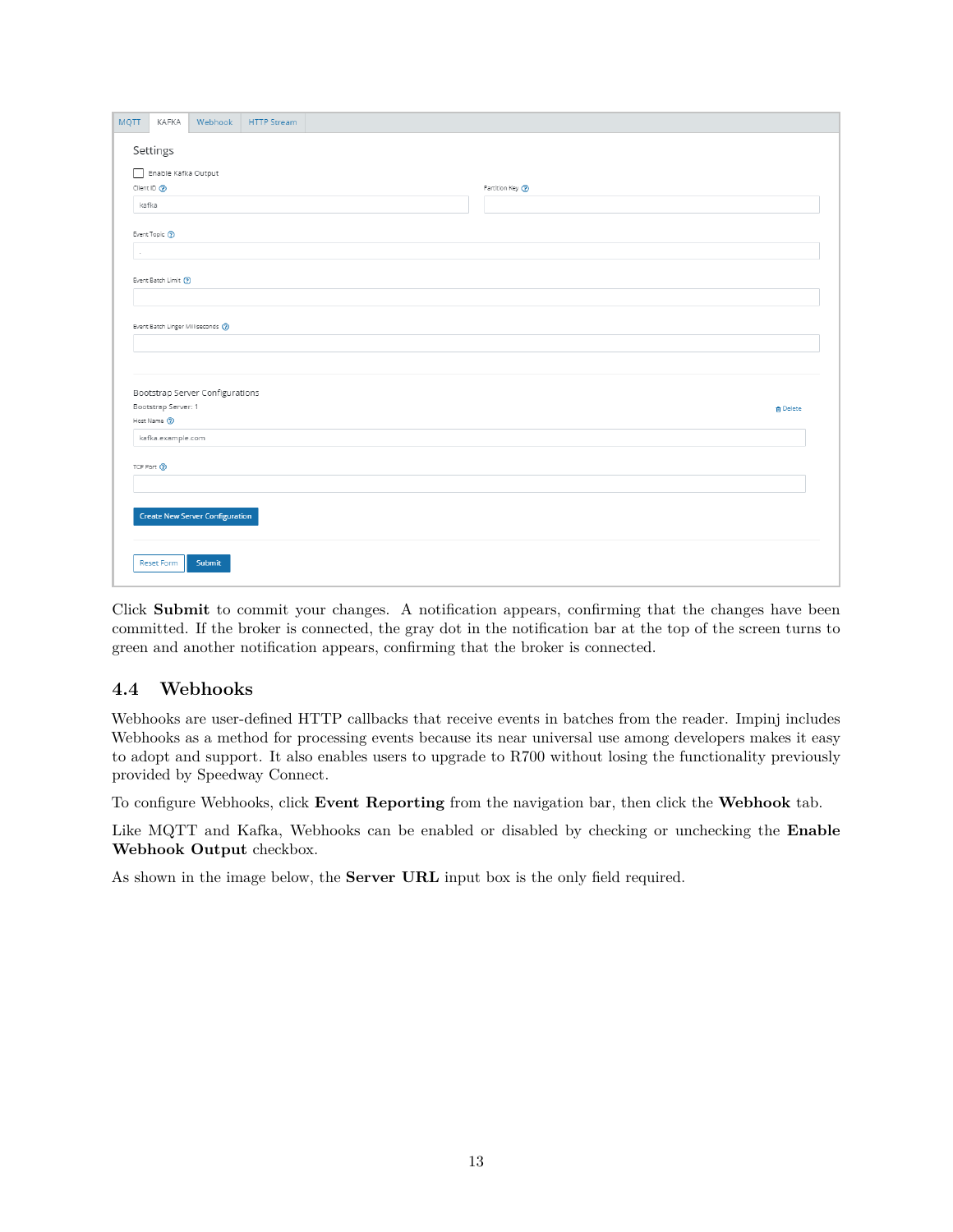<span id="page-14-0"></span>

| Settings                                         |                              |                       |  |
|--------------------------------------------------|------------------------------|-----------------------|--|
| V Enable Webhook Output                          |                              |                       |  |
| Server URL 2                                     | Port (?)                     |                       |  |
|                                                  |                              | Verify TLS ?          |  |
| Server URL must be between 1 and 2048 characters |                              |                       |  |
| Username ?                                       | Password                     | $\bullet$             |  |
| Event Batch Limit (?)                            | Batch Linger (ms) ?          | Event Buffer Size (?) |  |
| Retry Configuration ?                            |                              |                       |  |
|                                                  | Initial Seconds <sup>7</sup> | Max Seconds 2         |  |
| Enable Retry                                     |                              |                       |  |
|                                                  |                              |                       |  |

The following fields are optional:

- **Port**: The port on the receiving server. If left blank, defaults to 80 for http server URLs and 443 for those that are https.
- **Verify TLS**: If checked, verifies that the certificate supplied by the web server is vouched for by a valid certificate authority (CA). Used with https server URLs.
- **Username**: Used for authentication. Only basic authentication is supported.
- **Password**: Self-explanatory. Click the eye icon to the right of this field to toggle text display.
- **Event Batch Limit**: The maximum number of events sent in a batch. Defaults to 10,000 if left blank. The minimum is one. The Maximum is 300,000. A higher batch limit results in fewer but larger batches, which saves on network traffic and server request count at the expense of latency.
- **Batch Linger**: The number of milliseconds before a message must be sent, whether or not the eventBatchLimit requirement has been met. If no events are queued, an empty message is sent. For example, an installation with 100 readers and eventBatchLingerMilliseconds=1000 will issue at least 100 requests per second irregardless of whether the messages contain any events.
- **Event Buffer Size**:The minimum number of events that will be queued on the reader waiting for delivery. When the queue exceeds this size, events will periodically be purged and an "OverflowEvent" will be inserted into the queue in place of the purged events. Defaults to 100,000 if left blank. The minimum is 1,000. The maximum is 300,000.
- **Enable Retry**: If an error occurs while posting the webhook, and retry is enabled, the failed request will be stored and periodically retried. No additional requests will be attempted by the webhook until the failed request is successfully made.
- **Initial Seconds**: The initial time to wait before retrying the webhook. Defaults to one, the minimum, if left blank. The maximum is 300.
- **Max Seconds**: The retry period will be increased exponentially until this value is reached.

**Note**: In the event of Network or HTTP server timeouts, the reader-side timeout request is 10,000 milliseconds and is not configurable. This timeout is in addition to the retry delay.

Click the **Submit** button to save.

For more information about Webhooks see [What is a webhook: How they work and how to set them up.](https://www.getvero.com/resources/webhooks/)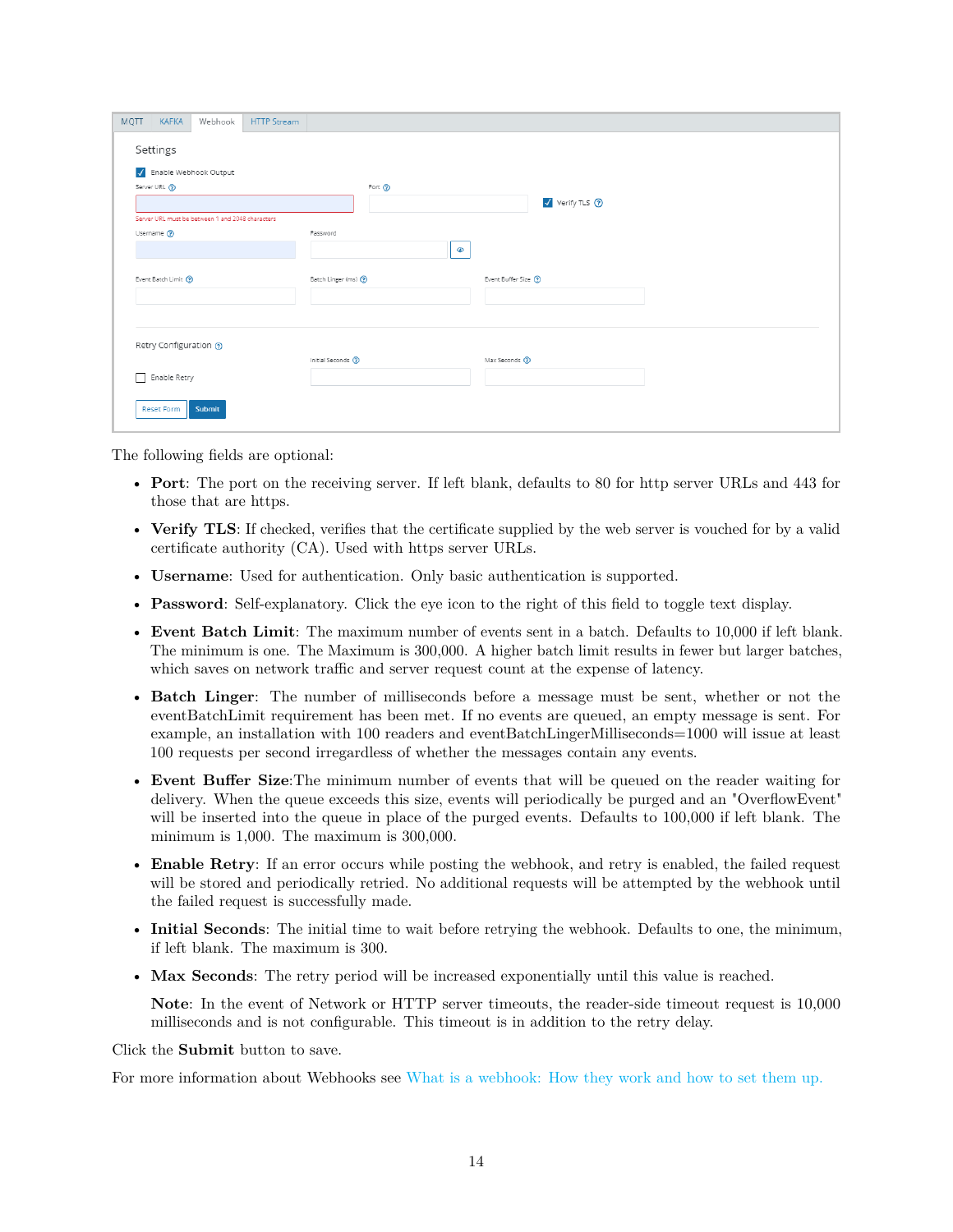# <span id="page-15-0"></span>**5 Configure the Network**

The network connection supplies both data connectivity and power.

The power source is configured from the **Power Source** Panel on the **Reader** page.

| Power Source                  |  |
|-------------------------------|--|
| Source<br>Auto                |  |
| Milliwatts<br>25500           |  |
| Configure Source<br>Auto<br>v |  |
| <b>Update Power Source</b>    |  |

**Note**: The selected power source will persist across reboots but needs to be reconfigured after a full system reset.

To configure the network, click on **Network** from the navigation bar. This page has three tabs:

- **Network Interfaces**
- **NTP**
- **DNS**

### **5.1 Configure Network Interfaces**

The Impinj R700 reader supports both IPv4 and IPv6 protocols. To access your Network Interface, click on the name of the interface in the **Interface List**.

| Network Interfaces      | NTP | <b>DNS</b> |                                        |                     |  |                                   |               |  |  |  |
|-------------------------|-----|------------|----------------------------------------|---------------------|--|-----------------------------------|---------------|--|--|--|
| Interface Selection     |     |            |                                        |                     |  |                                   |               |  |  |  |
| Enabled Interface: eth0 |     |            | <sub>පි</sub> Change Enabled Interface |                     |  |                                   |               |  |  |  |
| Interface List          |     |            |                                        |                     |  |                                   | C Refresh (?) |  |  |  |
| Name                    |     |            | Status                                 | <b>IPV4 Address</b> |  | <b>IPV6 Address</b>               |               |  |  |  |
| eth0                    |     |            | connected                              | 172.18.2.60         |  | 2600:2104:5:1:a056:27f2:11a0:2460 |               |  |  |  |
| wlan0                   |     |            | disconnected                           | $\sim$              |  | $\cdots$                          |               |  |  |  |
|                         |     |            |                                        |                     |  |                                   |               |  |  |  |

A page similar to that in the image below appears.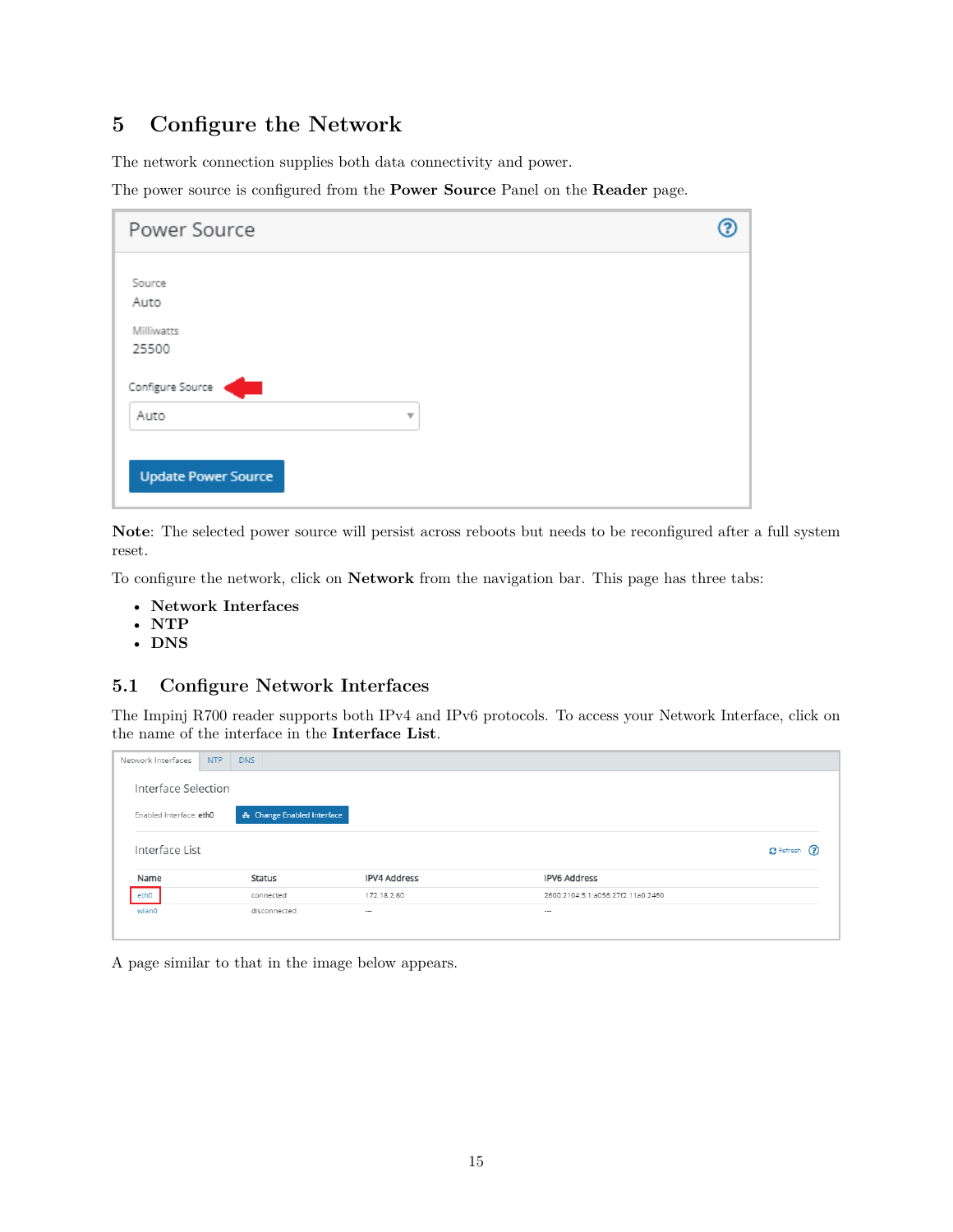| Interface Information                                                                      | $\odot$ | IPV4 Configuration                                                                                                              |                           | IPV6 Configuration                                                |
|--------------------------------------------------------------------------------------------|---------|---------------------------------------------------------------------------------------------------------------------------------|---------------------------|-------------------------------------------------------------------|
| Name<br>eth0 (enabled)<br>Hardware Address<br>00:16:25:14:03:E7<br>Status<br>Connected     |         | Address Mode (?)<br>Dynamic<br>Static Address (?)                                                                               | $\boldsymbol{\mathrm{v}}$ | Address Mode (?)<br>Dynamic<br>$\mathbf{v}$<br>Static Address (?) |
|                                                                                            |         | Static Gateway (?)                                                                                                              |                           | Static Gateway (?)                                                |
|                                                                                            |         | Static Prefix (2)                                                                                                               |                           | Static Prefix <sup>(2)</sup>                                      |
|                                                                                            |         | <b>Save Changes</b><br>Reset Form                                                                                               |                           | <b>Save Changes</b><br>Reset Form                                 |
| IPV4 Status                                                                                | $\odot$ | IPV6 Status                                                                                                                     | $\odot$                   |                                                                   |
| Address Mode<br>Dynamic<br>Address<br>172.18.2.60<br>Gateway<br>172.18.2.1<br>Prefix<br>24 |         | Address Mode<br>Dynamic<br>Address<br>2600:2104:5:1:a056:27f2:11a0:2460<br>Gateway<br>fe80::238:dfff:fef8:b0e9<br>Prefix<br>128 |                           |                                                                   |

### **Network Interfaces**

From this page you can determine the status of your network and set or modify your IPV4 and IPV6 Address Mode.

If **Dynamic** is selected, the interface will use DHCP to automatically obtain an IP Address. Static settings will be saved on the reader but not used.

When **Static** is selected, at least one **Static Address** and **Static Prefix** must be input. If left blank, those fields turn red and the changes will not be saved.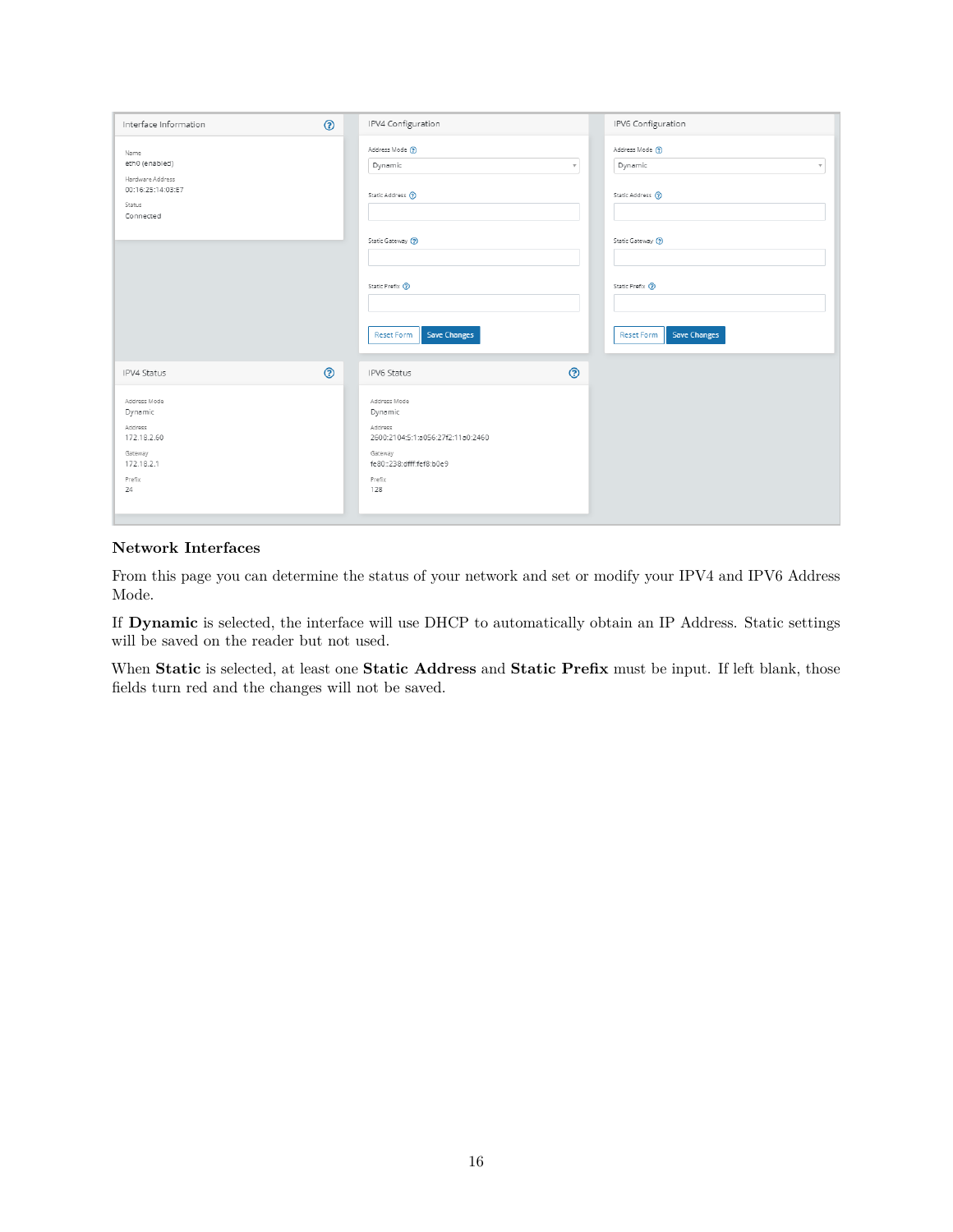<span id="page-17-0"></span>

| IPV4 Configuration                                                       |
|--------------------------------------------------------------------------|
| Address Mode (?)                                                         |
| Static                                                                   |
| Static Address (?)                                                       |
| Static Address must be between 1 and 64 characters<br>Static Gateway (?) |
|                                                                          |
| Static Prefix <sup>(2)</sup>                                             |
| Static Prefix must be a number                                           |
| You have unsaved changes.                                                |
| Reset Form<br><b>Save Changes</b>                                        |

#### **Required Static Address Fields**

Static Gateway is optional but if no value is set, the gateway of the reader will not be configured and the reader can only be accessed within its local network.

# **5.2 Change Enabled Interface**

To change the interface that is enabled, click the **Change Enabled Interface** button from the Interface Selection page.

| Network Interfaces      | <b>NTP</b> | DNS                        |
|-------------------------|------------|----------------------------|
| Interface Selection     |            |                            |
| Enabled Interface: eth0 |            | 옳 Change Enabled Interface |

If switching from wlan to ethernet, from the the Change Enabled Interface dialog, click the **Switch to eth0** button, then click **reboot**.

If switching to wlan, the Change Enabled Interface dialog opens with a list of available servers. These can be sorted by SSID or by Strength.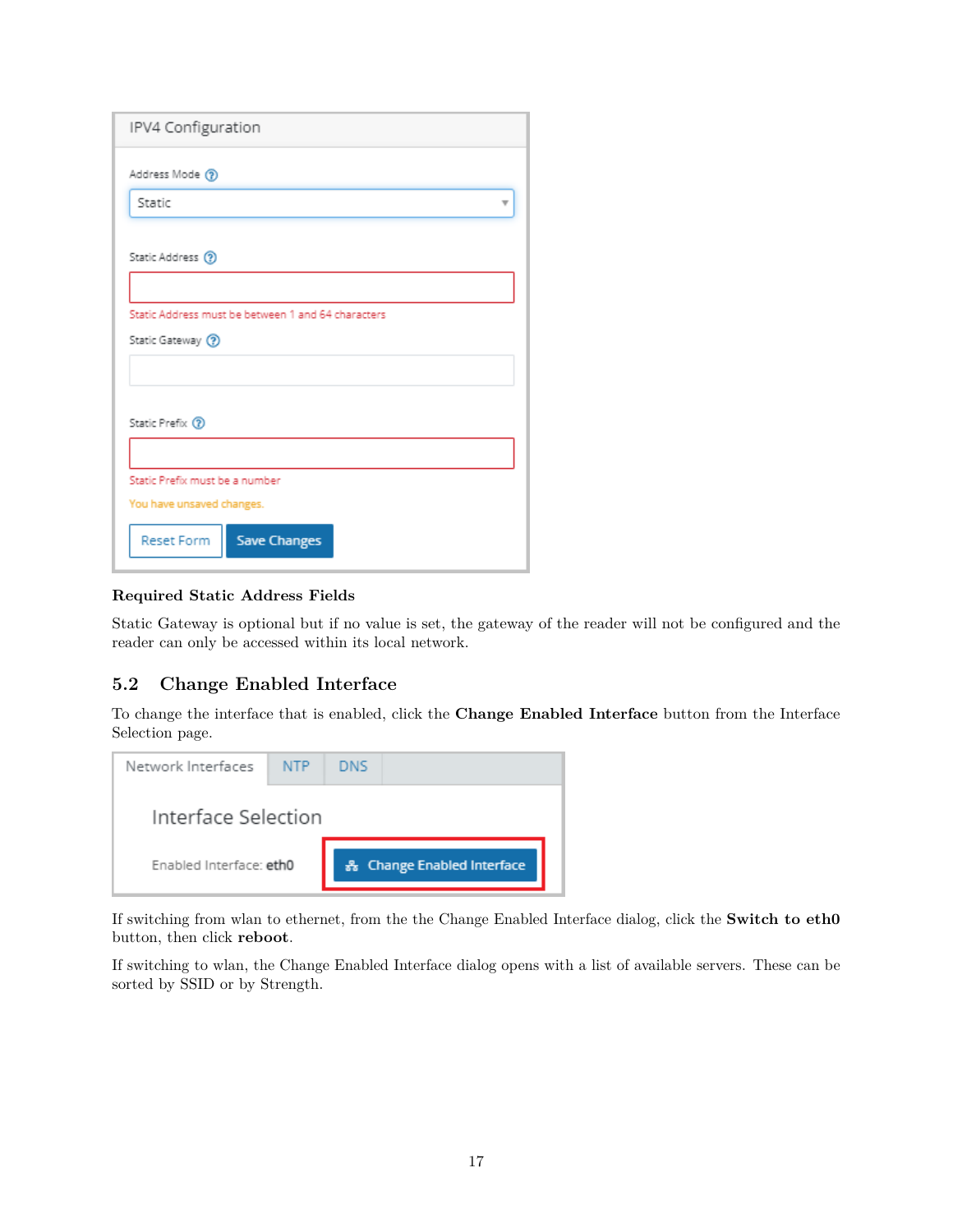| Change Enabled Interface  |                                                                         |                                                                                                                                                                                  |
|---------------------------|-------------------------------------------------------------------------|----------------------------------------------------------------------------------------------------------------------------------------------------------------------------------|
|                           | will need to manually change the URL in the browser to the new address. | Changing the enabled network interface requires a reboot to take effect. After being<br>rebooted it is likely that the reader will have a different IP address. In that case you |
|                           | The currently enabled interface is: eth0                                |                                                                                                                                                                                  |
| <b>WLAN Access Points</b> |                                                                         | $C$ Refresh $(2)$                                                                                                                                                                |
| Sort By                   |                                                                         |                                                                                                                                                                                  |
|                           | SSID                                                                    |                                                                                                                                                                                  |
|                           | Strength                                                                |                                                                                                                                                                                  |
| Sonos<br>÷                |                                                                         |                                                                                                                                                                                  |
| WACT-Corp<br>ຈ            |                                                                         |                                                                                                                                                                                  |
| WACT-Guest<br>÷           |                                                                         |                                                                                                                                                                                  |
| Impinj-Guest<br>ຈ         |                                                                         |                                                                                                                                                                                  |
| 주 Impinj-BYOD             |                                                                         |                                                                                                                                                                                  |
| Impinj-i4j<br>F           |                                                                         |                                                                                                                                                                                  |
| ciscosb1_2.4G<br>÷        |                                                                         |                                                                                                                                                                                  |
|                           |                                                                         |                                                                                                                                                                                  |
|                           |                                                                         | Switch to wlan0<br>Cancel                                                                                                                                                        |

# **Change Enabled Interface**

To connect:

- 1. Click on the desired server.
- 2. Click the **Connect** button.
- 3. Enter the password.
- 4. Click **Connect** again.
- 5. Click **Reboot**.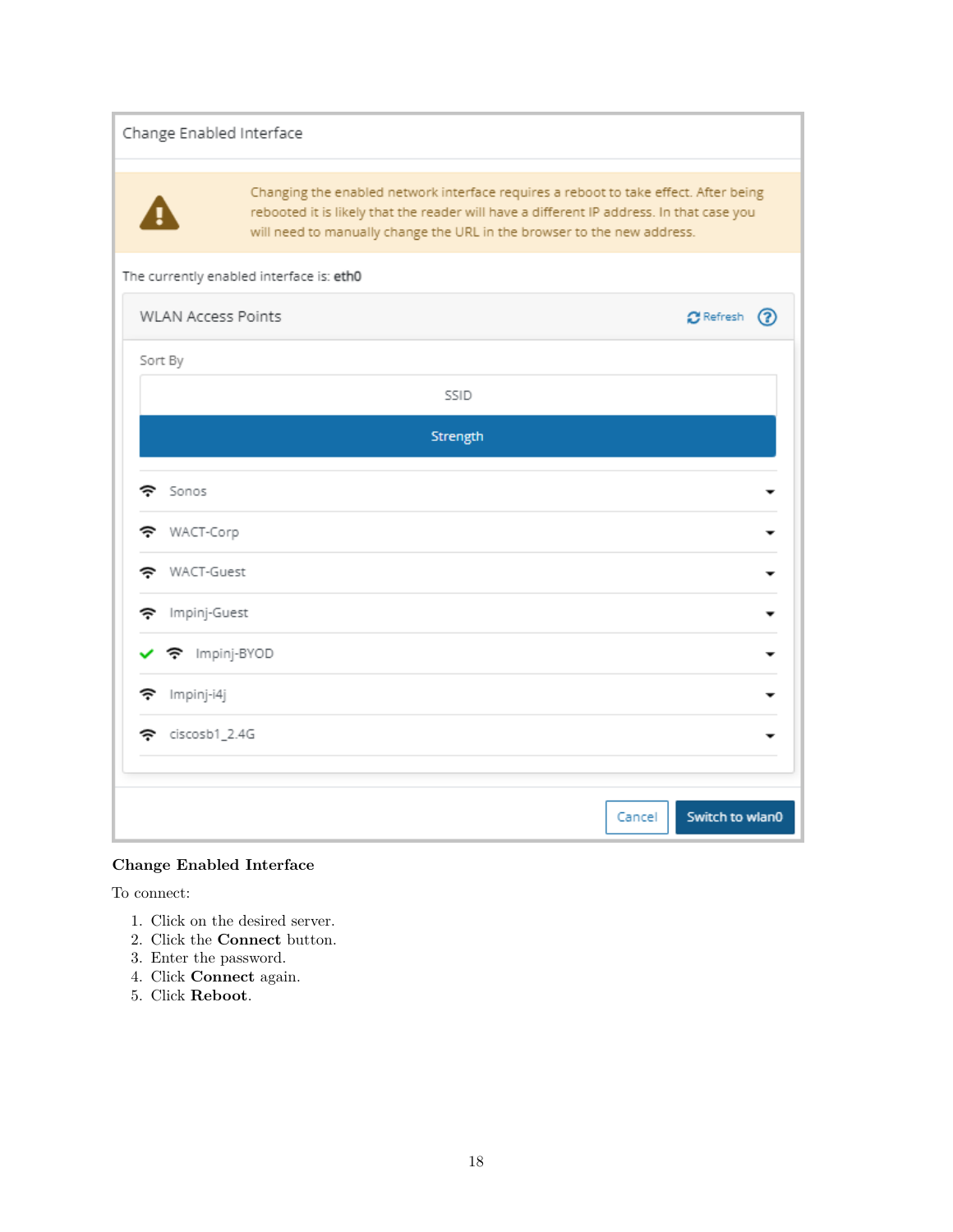<span id="page-19-0"></span>

**Note**: Changing the enabled network interface requires a reboot to take effect. After being rebooted it is likely that the reader will have a different IP address. Depending on the network setup, DNS can take up to twenty minutes or more to map the hostname to the new IP address.

# **5.3 Add a Static NTP Server**

The reader can support up to a maximum of six static NTP servers. To add a static NTP server:

- 1. Click the **Enabled** toggle button to disable NTP.
- 2. Click the **Add Static NTP Server** button.
- 3. In the field that appears, enter the server address or hostname of the NTP server you want to add. This can be either an IPv4 address in dot-decimal format or an IPv6 address compliant with RFC-5952.
- 4. Click **Submit**.
- 5. Click the **Enabled** toggle button again to re-enable NTP.

The NTP server will appear on the list as shown in the image below. It may be deleted by clicking the **Delete** button.

### **5.4 Add a Static Domain or Server**

Servers and search domains can be added under the **DNS** tab. The procedure is essentially the same for each. To add a static Search Domain:

- 1. Click the **Edit** button under Search Domains to open the Editing Static Search Domains dialog.
- 2. Click the **Add Domain** button.
- 3. Enter the domain name in the input field.
- 4. If necessary, click **Add Domain** to add another domain. Add as many as required, up to a limit of 12 search domains. Click **Delete** to remove a domain.
- 5. Click **Submit**.

| Editing Static Search Domains | <b>自</b> Delete |
|-------------------------------|-----------------|
| MyDomain.com                  |                 |
| $\overline{2}$                | <b>自</b> Delete |
| Some-domain.gov               |                 |
| 3                             | <b>n</b> Delete |
| Another-Domain.net            |                 |
| <b>Add Domain</b>             |                 |
| Submit<br>Cancel              |                 |

To add a static Server:

- 1. Click the **Edit** button under Servers to open the Editing Static Servers dialog.
- 2. Click the **Add Server** button.
- 3. Enter the IP address in the input field.
- 4. If necessary, click **Add Server** to add another server. Add as many as required, up to a limit of 12 servers. Click **Delete** to remove a server.
- 5. Click **Submit**.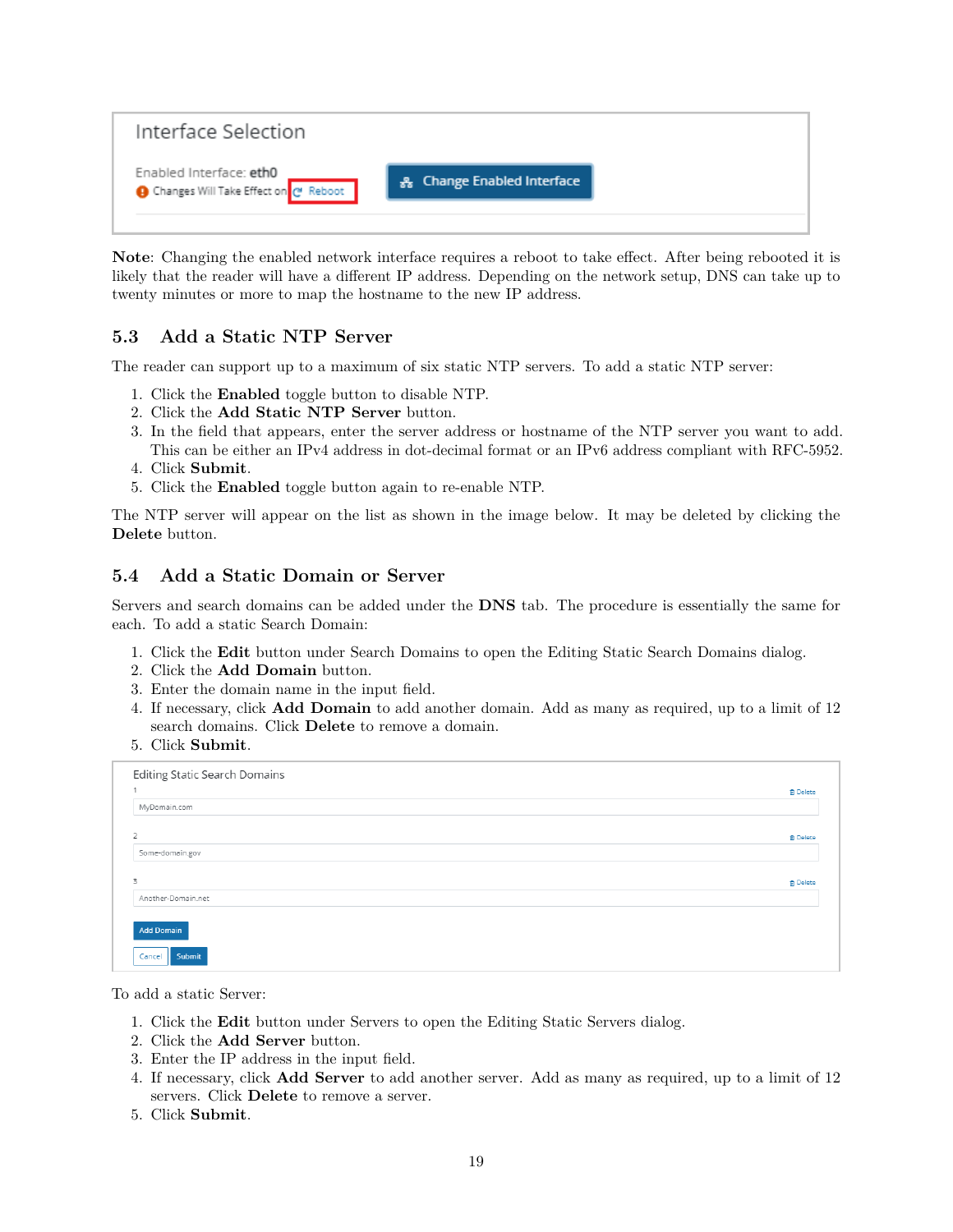<span id="page-20-0"></span>The added static Search Domains and static Servers will appear on the DNS page as shown in the image below.

| Network Interfaces | <b>NTP</b><br>DNS    |                       |                      |
|--------------------|----------------------|-----------------------|----------------------|
|                    | Search Domains       |                       | Servers              |
| Dynamic            | Static <b>∕</b> Edit | Dynamic               | Static <b>/ Edit</b> |
| i4j.io             | MyDomain.com         | 10.200.75.11          | 8.8.8.8              |
| impinj.com         | Some-domain.gov      | 10.200.75.12          | 192.168.1.1          |
|                    | Another-Domain.net   | 10.100.211.10         | 2001:4860:4860::8888 |
|                    |                      | 10.100.211.11         | 1.0.0.1              |
|                    |                      | 2600:2104:5:875::11   |                      |
|                    |                      | 2600:2104:5:875::12   |                      |
|                    |                      | 2600:2104:5:211:1::11 |                      |